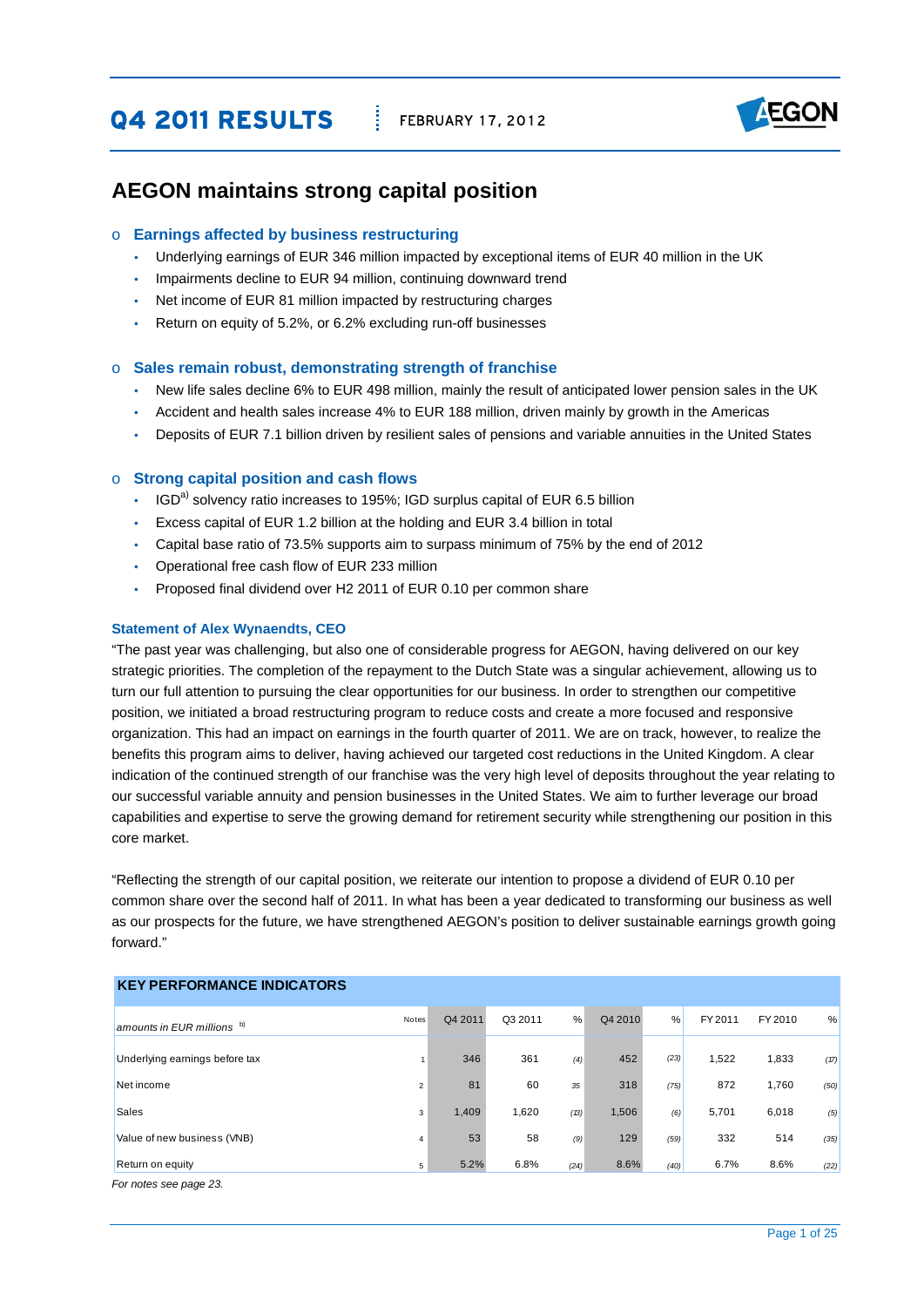

# STRATEGIC HIGHI IGHTS

 $\overline{a}$ 

- o **AEGON reaffirmed targets at lower end of target ranges**
- o **UK expense base reduction of 25% achieved and customer redress program in final phase**
- o **AEGON executes innovative transaction to reduce longevity risk in the Netherlands**

### **Sustainable earnings growth with an improved risk-return profile**

AEGON continues to implement its transformation program aimed at delivering sustainable earnings growth with an improved risk-return profile. The following targets\* have been set by the company:

- Grow underlying earnings before tax on average by 7%-10% per annum between 2010 and 2015.
- Achieve a return on equity of 10%-12% by 2015.
- Increase fee-based earnings to 30%-35% of underlying earnings before tax by 2015.
- Increase normalized operational free cash flow by 30% by 2015 from 2010 level.

AEGON reaffirmed these targets at its analyst and investor conference last December, albeit at the lower end of the target ranges as the economic slowdown adversely affects the company's growth potential.

#### **AEGON's AMBITION**

To be a leader in all our chosen markets by 2015

**AEGON'S STRATEGIC PRIORITIES** 

- o Optimize portfolio
- o Enhance customer loyalty
- o Deliver operational excellence
- o Empower employees

#### **AEGON's ambition**

AEGON's aim to be a leader in all of its chosen markets by 2015 is supported by four strategic objectives: Optimize Portfolio, Enhance Customer Loyalty, Deliver Operational Excellence and Empower Employees. These key objectives have been embedded in all AEGON businesses. They provide the strategic framework for the company's ambition to become the most-recommended life insurance and pension provider by customers and distributors, as well as the most-preferred employer in the sector.

*\* Main economic assumptions embedded in targets: annual gross equity market return of 9%, 10 year US interest rate of 4.75% in 2016 and EUR/USD rate of 1.35.*

#### **Optimize portfolio**

In January 2012, AEGON completed an innovative financial transaction to partially offset the risk of future increases in longevity in the Netherlands. As a result of this capital markets transaction, approximately onethird, or EUR 12 billion, of underlying reserves within its Dutch business is now partially covered against future increases in longevity. The transaction reduces required capital at an attractive cost of capital.

Early 2012, AEGON received approval from the Dutch Central Bank (DNB) to set up a *premiepensioeninstelling* (PPI), a low-cost carrier for individual retirement savings accounts. AEGON's PPI will provide a defined contribution pension solution to larger corporations that highly value quality.

AEGON has launched its AEGON Retirement Choices platform in the United Kingdom. This platform aims to help customers benefit more from their retirement savings. The platform will offer customers a range of products including Self Invested Personal Pension, Individual Savings Accounts and General Investment Accounts. The investment proposition allows access to AEGON insured funds, offshore bonds, collectives and other investment types. AEGON has adopted a phased roll-out approach and will offer its platform to the At Retirement market in the first half of 2012, a platform tailored for the needs of the corporate market will be launched in the second half of the year.

In line with its strategic objective to optimize its portfolio, AEGON has sharpened its strategic focus in Canada by rebalancing its overall product offering with a focus on life and protection products while withdrawing sales and marketing support for investment products.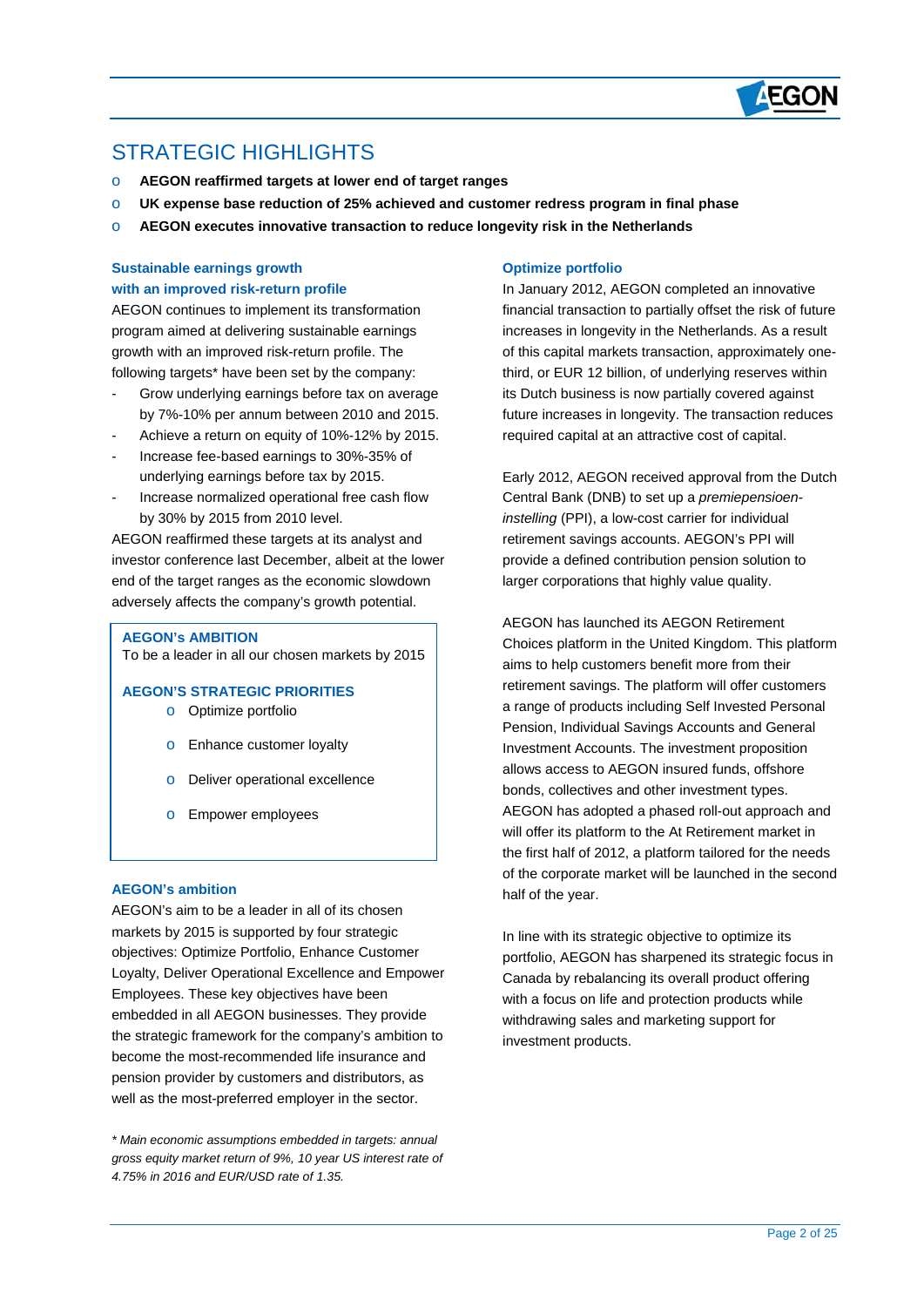

In Brazil, Mongeral AEGON is partnering with Finsol, a non-governmental microcredit organization, to provide micro-insurance policies. Additionally, the company recently launched an investment service designed for high-end customers. These new initiatives are part of a strategy to further expand the company's product range. During 2011, Mongeral AEGON signed a number of new distribution agreements and increased revenues by 8% to approximately USD 290 million. AEGON has a 50% interest in this joint venture.

#### **Deliver operational excellence**

 $\overline{a}$ 

In the United Kingdom, AEGON has implemented its new operating model and reached its target to reduce operating expenses for its Life and Pension businesses by 25% from 2009 levels. The program to restructure the business delivers GBP 80 million in expense savings, the benefits of which are expected in 2012.

In the Netherlands, AEGON is on track with reorganizing its business to be more agile and better positioned to respond to changing conditions and opportunities in the Dutch market. The reorganization program and other initiatives will result in reducing the cost base for AEGON The Netherlands by EUR 100 million, compared to the cost base for 2010. The cost savings aim to offset pressure on underlying earnings from higher mortgage funding costs, increased longevity provisioning and a declining life insurance back-book. The majority of the cost savings is expected to be achieved in 2012.

AEGON adopted a new Responsible Investment Policy. This policy sets out a number of environmental, social and governance standards which will be used to help identify potential risks and opportunities associated with companies in which AEGON invests. The policy is part of broader efforts

to incorporate environmental, social and governance factors into AEGON's investment decision-making process and into the on-going management and monitoring of its investment portfolios.

#### **Enhance customer loyalty**

AEGON has recently made improvements in how it serves and communicates with its customers around the world: rewriting customer letters and product documentation to enhance clarity and demonstrate empathy, creating dedicated customer experience teams and improving product development processes to reflect customer feedback. These examples emphasize the company's ambition to become the most-recommended life insurance and pension provider by customers and distributors.

#### **Empower employees**

AEGON performed its global employee survey late last year. The survey focused on both Engagement and Enablement. The results in both categories were in line with the average results of financial services companies internationally. These are key areas in which the company aspires to make continuous advancements in its goal of strengthening employee empowerment and becoming an employer of choice in the insurance sector.

#### **Reporting adjustments**

From the first quarter of 2012, AEGON will adjust its financial reporting to reflect changes in its organization. A number of businesses in Asia, which were previously managed by and reported to the United States, will be included in the Asia segment within New Markets, and will be managed from AEGON's regional head office in Hong Kong. Comparable full year 2010 and quarterly 2011 numbers will be published on April 12, 2012. Also as of the first quarter of 2012, operating expenses incurred by the holding regarding services provided to business units will be reflected in the results of the business units.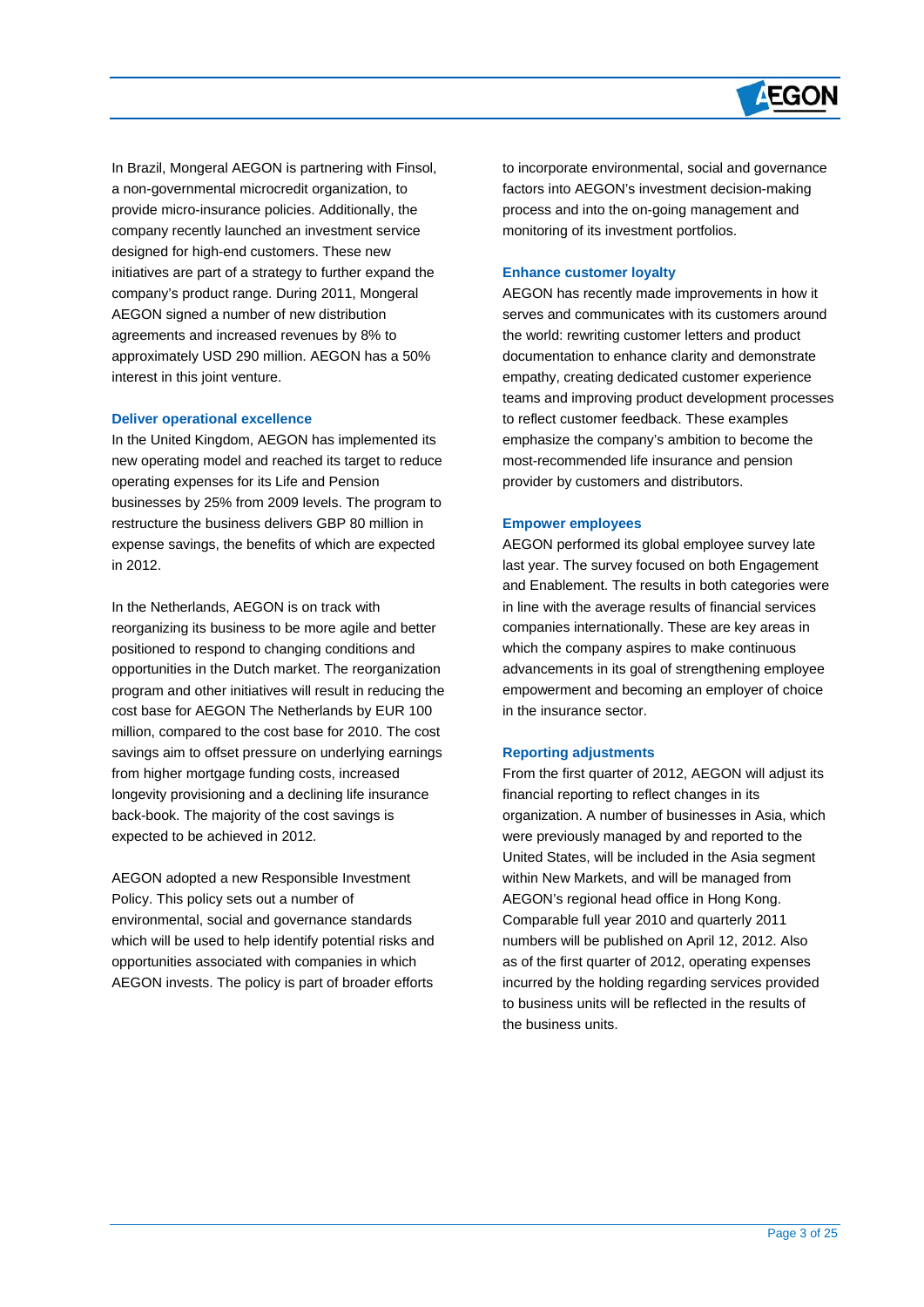

### **FINANCIAL OVERVIEW <sup>c)</sup>**

 $\overline{a}$ 

| <b>EUR</b> millions                                  | Notes | Q4 2011        | Q3 2011  | %                        | Q4 2010  | %                          | FY 2011  | FY 2010      | %                        |
|------------------------------------------------------|-------|----------------|----------|--------------------------|----------|----------------------------|----------|--------------|--------------------------|
|                                                      |       |                |          |                          |          |                            |          |              |                          |
| Underlying earnings before tax                       |       |                |          |                          |          |                            |          |              |                          |
| Americas                                             |       | 328            | 310      | 6                        | 369      | (11)                       | 1,310    | 1,459        | (10)                     |
| The Netherlands                                      |       | 75             | 68       | 10                       | 87       | (14)                       | 298      | 385          | (23)                     |
| <b>United Kingdom</b>                                |       | (26)           | 9        | $\overline{a}$           | (6)      | $\overline{a}$             | 5        | 72           | (93)                     |
| New markets                                          |       | 53             | 43       | 23                       | 59       | (D)                        | 212      | 200          | 6                        |
| Holding and other                                    |       | (84)           | (69)     | (22)                     | (57)     | (47)                       | (303)    | (283)        | (7)                      |
| Underlying earnings before tax                       |       | 346            | 361      | (4)                      | 452      | (23)                       | 1,522    | 1,833        | (17)                     |
|                                                      |       |                |          |                          |          |                            |          |              |                          |
| Fair value items                                     |       | (20)           | (288)    | 93                       | 30       | $\overline{a}$             | (416)    | 221          |                          |
| Realized gains / (losses) on investments             |       | 49             | 102      | (52)                     | 255      | (81)                       | 446      | 658          | (32)                     |
| Impairment charges                                   |       | (94)           | (132)    | 29                       | (133)    | 29                         | (388)    | (452)        | $14\,$                   |
| Other income / (charges)                             |       | (194)          | (54)     | $\overline{a}$           | (258)    | 25                         | (267)    | (309)        | $14\,$                   |
| Run-off businesses                                   |       | -1             | (5)      |                          | 9        |                            | 28       | (26)         |                          |
|                                                      |       |                |          |                          | 355      | (89)                       | 925      |              |                          |
| Income before tax                                    |       | 88             | (16)     | $\overline{\phantom{a}}$ |          | (75)                       |          | 1,925        | (52)                     |
| Income tax                                           |       | (7)            | 76       |                          | (37)     | 81                         | (53)     | (165)        | 68                       |
| Net income                                           |       | 81             | 60       | 35                       | 318      | (75)                       | 872      | 1,760        | (50)                     |
|                                                      |       |                |          |                          |          |                            |          |              |                          |
| Net income / (loss) attributable to:                 |       |                |          |                          |          |                            |          |              |                          |
| Equity holders of AEGON N.V.                         |       | 79             | 60       | 32                       | 318      | (75)                       | 869      | 1,759        | (51)                     |
| Non-controlling interests                            |       | $\overline{2}$ |          |                          |          |                            | 3        | $\mathbf{1}$ | 200                      |
|                                                      |       |                |          |                          |          |                            |          |              |                          |
| Net underlying earnings                              |       | 253            | 308      | (18)                     | 348      | (27)                       | 1,233    | 1,417        | (13)                     |
|                                                      |       |                |          |                          |          |                            |          |              |                          |
| Commissions and expenses                             |       | 1,684          | 1,575    | $\boldsymbol{7}$         | 1,659    | $\overline{c}$             | 6,272    | 6,145        | $\boldsymbol{2}$         |
| of which operating expenses                          | 11    | 872            | 886      | (2)                      | 909      | (4)                        | 3,442    | 3,397        | $\pmb{\mathcal{I}}$      |
|                                                      |       |                |          |                          |          |                            |          |              |                          |
| <b>New life sales</b>                                |       |                |          |                          |          |                            |          |              |                          |
| Life single premiums                                 |       | 1,876          | 1,073    | 75                       | 2,002    | (6)                        | 5,864    | 7,493        | (22)                     |
| Life recurring premiums annualized                   |       | 311            | 298      | 4                        | 330      | (6)                        | 1,249    | 1,332        | (6)                      |
| Total recurring plus 1/10 single                     |       | 498            | 405      | 23                       | 530      | (6)                        | 1,835    | 2,081        | (12)                     |
|                                                      |       |                |          |                          |          |                            |          |              |                          |
| New life sales                                       |       |                |          |                          |          |                            |          |              |                          |
| Americas                                             | 12    | 119            | 110      | 8                        | 118      | $\mathbf{1}$               | 446      | 497          | (10)                     |
| The Netherlands                                      |       | 117            | 32       | $\overline{a}$           | 113      | $\boldsymbol{4}$           | 254      | 248          | $\boldsymbol{2}$         |
| United Kingdom                                       |       | 189            | 199      |                          | 224      |                            | 852      | 1,061        |                          |
|                                                      | 12    | 73             | 64       | (5)                      | 75       | (16)                       | 283      | 275          | (20)                     |
| New markets                                          |       |                |          | 14                       |          | (3)                        |          |              | 3                        |
| Total recurring plus 1/10 single                     |       | 498            | 405      | 23                       | 530      | (6)                        | 1,835    | 2,081        | (12)                     |
|                                                      |       |                |          |                          |          |                            |          |              |                          |
| New premium production accident and health insurance |       | 188            | 153      | 23                       | 180      | $\overline{4}$             | 645      | 622          | $\overline{4}$           |
| New premium production general insurance             |       | 13             | 12       | 8                        | 15       | (13)                       | 52       | 58           | (10)                     |
|                                                      |       |                |          |                          |          |                            |          |              |                          |
| Gross deposits (on and off balance)                  |       |                |          |                          |          |                            |          |              |                          |
| Americas                                             | 12    | 5,009          | 7,376    | (32)                     | 5,757    | (13)                       | 23,028   | 21,018       | 10                       |
| The Netherlands                                      |       | 560            | 584      | (4)                      | 490      | $\boldsymbol{\mathcal{H}}$ | 2,048    | 2,382        | (14)                     |
| United Kingdom                                       |       | 9              | 11       | (B)                      | 25       | (64)                       | 56       | 96           | (42)                     |
| New markets                                          | 12    | 1,522          | 2,525    | (40)                     | 1,541    | (1)                        | 6,556    | 9,082        | (28)                     |
| <b>Total gross deposits</b>                          |       | 7,100          | 10,496   | (32)                     | 7,813    | (9)                        | 31,688   | 32,578       | (3)                      |
|                                                      |       |                |          |                          |          |                            |          |              |                          |
| Net deposits (on and off balance)                    |       |                |          |                          |          |                            |          |              |                          |
| Americas                                             | 12    | (886)          | 2,840    |                          | (566)    | (57)                       | 2,147    | 1,272        | 69                       |
| The Netherlands                                      |       | (160)          | 54       | ÷,                       | (260)    | 38                         | (334)    | (221)        | (51)                     |
| United Kingdom                                       |       | $\mathbf 1$    | 1        |                          | 12       | (92)                       | 18       | 53           | (66)                     |
| New markets                                          | 12    | 108            | 1,502    | (93)                     | 304      | (64)                       | (2,596)  | 3,905        |                          |
| Total net deposits excluding run-off businesses      |       | (937)          | 4,397    | $\overline{a}$           | (510)    | (84)                       | (765)    | 5,009        | $\overline{\phantom{a}}$ |
| Run-off businesses                                   |       | (611)          | (1, 121) | 45                       | (1, 436) | 57                         | (3, 139) | (6, 586)     | 52                       |
| <b>Total net deposits</b>                            |       | (1, 548)       | 3,276    | $\overline{a}$           | (1, 946) | 20                         | (3,904)  |              | (148)                    |
|                                                      |       |                |          |                          |          |                            |          | (1,577)      |                          |

### **REVENUE-GENERATING INVESTMENTS**

|                                             | Dec. 31, | Sept. 30. |                          |
|---------------------------------------------|----------|-----------|--------------------------|
|                                             | 2011     | 2011      | %                        |
| Revenue-generating investments (total)      | 423.518  | 404.254   | 5                        |
| Investments general account                 | 144,079  | 143.006   |                          |
| Investments for account of policyholders    | 142.529  | 139.599   | $\overline{\phantom{a}}$ |
| Off balance sheet investments third parties | 136.910  | 121.649   | 13                       |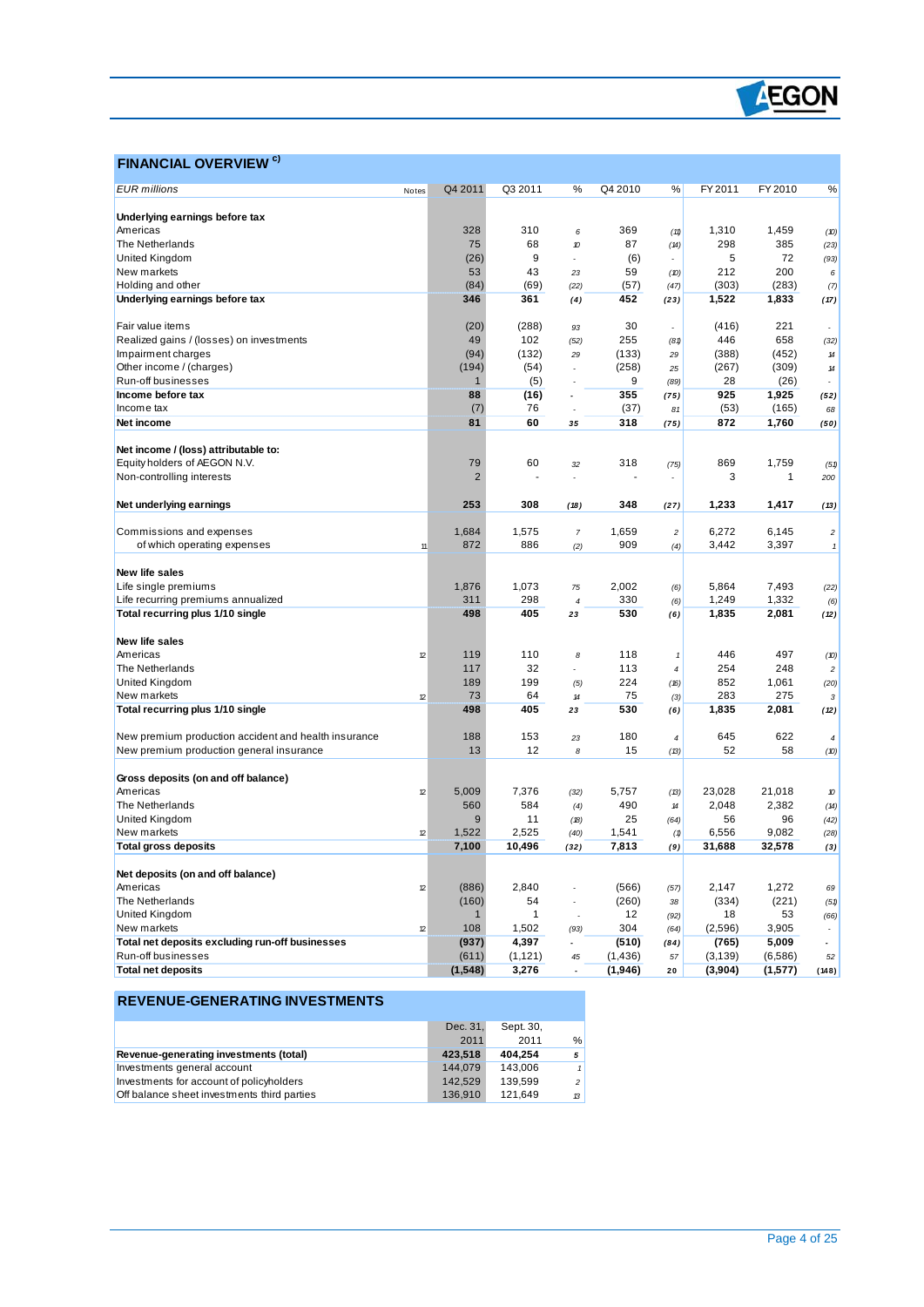

# OPERATIONAL HIGHLIGHTS

#### **Underlying earnings before tax**

 $\overline{a}$ 

AEGON's underlying earnings before tax amounted to EUR 346 million in the fourth quarter of 2011. The decline compared with the same quarter last year was mainly due to higher exceptional charges and expenses in the United Kingdom related to the customer redress program, the effects of lower equity markets and interest rates and a one-time benefit for the holding in the comparable period last year.

Underlying earnings from the Americas amounted to EUR 328 million. Earnings from the Life & Protection business included a charge of EUR 22 million offsetting a one-time benefit of EUR 23 million for variable annuities. Consistent with AEGON's strategy, earnings from fee-based businesses grew compared with the fourth quarter last year. Earnings from fixed annuities were lower as this line of business is deemphasized.

In the Netherlands, underlying earnings decreased to EUR 75 million, mainly the result of higher expenses related to the execution of a program for product improvements in the Life business. Additional provisioning for longevity was offset by favorable results on mortality and morbidity.

In the United Kingdom, underlying earnings amounted to a loss of EUR 26 million. This was mainly due to charges related to an ongoing program to correct historical issues within customer policy records and the execution of this program partly offset by the onetime benefit of changes to employee benefit plans. The sale of Guardian during the third quarter of 2011, and the subsequent loss of earnings, also contributed to the decrease.

Underlying earnings from New Markets were affected by unfavorable currency movements on earnings from Central & Eastern Europe and amounted to EUR 53 million during the fourth quarter of 2011. Favorable claim experience in the non-life business was offset by the impact of pension legislation changes in Hungary and Poland.

Total holding costs increased to EUR 84 million as the comparable quarter last year included a one-time benefit of EUR 20 million.

#### **Net income**

Net income of EUR 81 million was impacted by the result of lower underlying earnings, less gains on investments compared to the comparable period last year and considerable restructuring charges.

#### **Fair value items**

In the fourth quarter, fair value items resulted in a loss of EUR 20 million. Negative results in the Americas and the holding were offset by positive fair value movements in the Netherlands.

#### **Realized gains on investments**

In the fourth quarter, realized gains on investments amounted to EUR 49 million and were the result of normal trading in the investment portfolio.

#### **Impairment charges**

Impairment charges amounted to EUR 94 million. In the United States, impairments were linked mainly to residential mortgage-backed securities. Impairments in Central & Eastern Europe were largely attributable to new legislation in Hungary, related to Swiss franc denominated mortgages, affecting the mortgage portfolio.

#### **Other charges**

Other charges amounted to EUR 194 million. In the Americas, a charge of EUR 37 million related to increased reserves in connection with the company's use of the U.S. Social Security Administration's death master-file. Restructuring charges in the Netherlands amounted to EUR 12 million and a write-down of intangible assets related to the distribution businesses led to a charge of EUR 75 million. In the United Kingdom, restructuring charges amounted to EUR 48 million. The charge of EUR 18 million for the holding related partly also to restructuring.

#### **Run-off businesses**

The results of run-off businesses amounted to EUR 1 million as lower amortization yield paid on internally transferred assets related to the institutional spread-based business was offset by the amortization of the prepaid cost of reinsurance asset related to the divestment of the life reinsurance activities.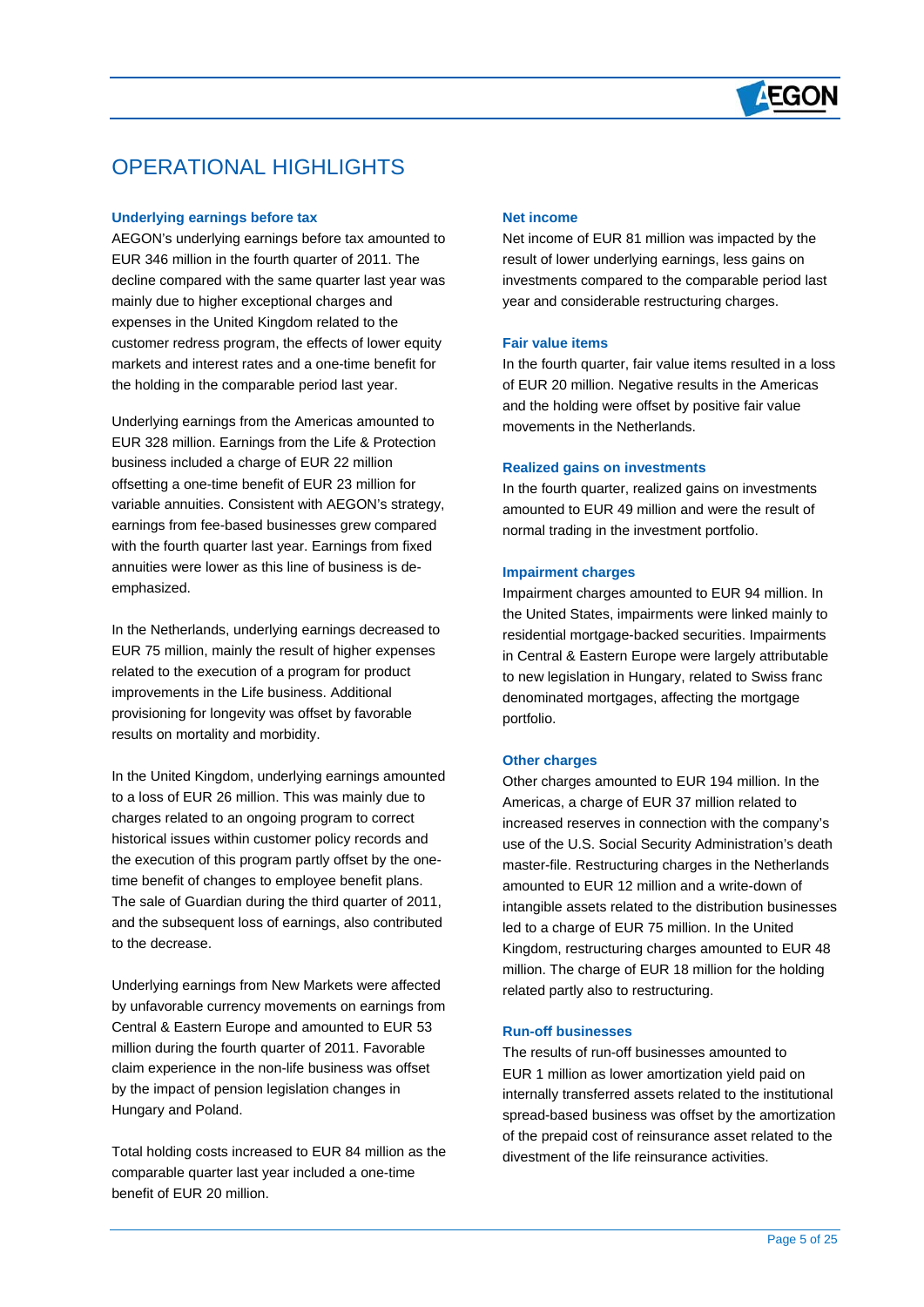

#### **Income tax**

 $\overline{a}$ 

Net income contained a tax charge of EUR 7 million in the fourth quarter, including a benefit of EUR 15 million in the United States related to utilization of losses for which previously no deferred tax asset was recognized. In the United Kingdom a charge of EUR 29 million related to deferred tax assets.

#### **Return on equity**

Higher average shareholders' equity excluding revaluation reserves and lower net underlying earnings resulted in a return on equity of AEGON's ongoing business of 7.9% for the full year 2011. Return on equity including the run-off businesses amounted to 6.7% over the same period.

#### **Operating expenses**

In the fourth quarter, operating expenses decreased 4% to EUR 872 million as a result of cost savings and the positive effect of changes to employee benefit plans.

#### **Sales and deposits**

AEGON's total sales decreased 6% to EUR 1.4 billion. New life sales declined mainly as a result of lower single premium production in the United Kingdom. Gross deposits of EUR 7.1 billion were supported by continued strong variable annuity deposits offset by lower stable value deposits in the United States. New premium production for accident, health and general insurance increased 3% to EUR 201 million.

#### **Value of new business**

Compared with the fourth quarter of 2010, the value of new business declined considerably to EUR 53 million, reflecting current market circumstances of lower interest rates in the Americas and lower mortgage production in the Netherlands.

#### **Revenue-generating investments**

Revenue-generating investments rose 5% compared with the end of the third quarter of 2011 to EUR 424 billion at year-end, mainly the result of higher equity markets, the effect of lower credit spreads on the value of fixed income securities and a stronger dollar against the euro.

#### **Capital management**

AEGON's core capital excluding revaluation reserves amounted to EUR 17.5 billion, equivalent to 73.5%<sup>6</sup> of the company's total capital base at year-end 2011. AEGON is on track to reach a capital base ratio of at least 75% by the end of 2012.

Shareholders' equity increased to EUR 21 billion mainly as a result of the appreciation of the US dollar against the euro and an increase in the revaluation reserves to EUR 3.5 billion during the fourth quarter. Shareholders' equity per common share, excluding preference capital, amounted to EUR 10.03 at December 31, 2011.

The revaluation reserves at December 31, 2011 increased to EUR 3.5 billion, mainly the result of a decrease in credit spreads which had a positive effect on the value of fixed income securities. In addition, the foreign currency translation reserves improved. primarily the result of a strengthening of the US dollar against the euro.

AEGON aims to maintain at least 1.5 times holding expenses as a buffer at the holding, in 2011 equivalent to approximately EUR 900 million. At yearend 2011, excess capital in the holding amounted to FUR 1.2 billion

At December 31, 2011, AEGON's Insurance Group Directive (IGD) ratio amounted to 195%, an increase from the level of 192% at the end of the third quarter. Measured on a local solvency basis, the Risk Based Capital (RBC) ratio in the United States improved to ~450%, the IGD ratio in the Netherlands amounted to ~195%, while the Pillar I ratio in the United Kingdom was ~150% at year-end 2011.

The Dutch Central Bank (DNB) provided an option to use the average fourth quarter 2011 interest rate curves for discounting liabilities, instead of year-end curves. Although opting for the average-method would have increased the IGD ratio in the Netherlands substantially, AEGON has decided to keep to its methodology of discounting liabilities on quarter-end interest rate curves at year-end 2011.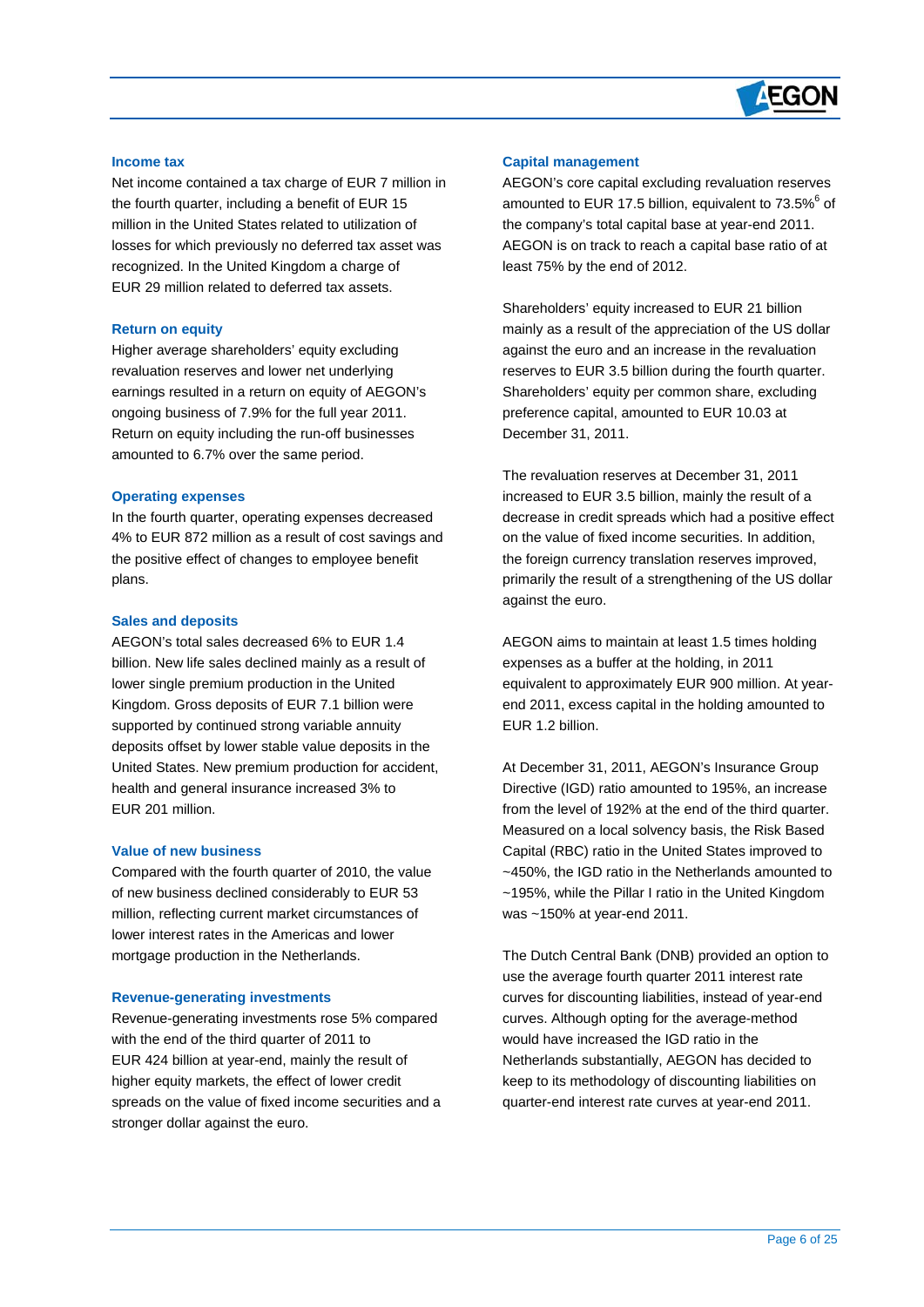

In January 2012, AEGON issued USD 500 million of 8% non-cumulative subordinated notes due 2042 in a public offering in the United States. As part of the offering, the underwriters subsequently exercised their option to purchase an additional USD 25 million of notes to cover over-allotments. Following the exercise of this option, the gross proceeds of the offering are USD 525 million. AEGON expects the securities to be eligible as Tier 2 capital under Solvency II and will use the proceeds from the issuance of the notes for general corporate purposes.

AEGON completed a EUR 2 billion syndicated credit facility agreement with a syndicate of international banks in January 2012. The facility has a term of five years with two one-year extension options. The new facility replaced a USD 3 billion facility, which would have expired in September 2012.

#### **Cash flows**

 $\overline{a}$ 

AEGON aims to deliver sustainable cash flows and has announced its intention to improve operational free cash flow from its 2010 normalized level of EUR 1.0-1.2 billion per annum by 30% by 2015. AEGON's subsidiaries generated EUR 233 million in operational free cash flows during the fourth quarter. For the full year 2011, AEGON's operational free cash flow amounted to EUR 103 million, including a negative market impact of EUR 1,075 million in the third quarter. Operational free cash flows represent distributable earnings generation of the business units. The impact of capital preservation initiatives is not included in the reported operational free cash flows.

#### **Final dividend 2011**

At the Annual General Meeting of shareholders on May 16, 2012, the Executive Board will, absent unforeseen circumstances, propose a final dividend for 2011 of EUR 0.10 per common share related to the second half of 2011. The final dividend will be paid in cash or stocks at the election of the shareholder. The value of the stock dividend will be approximately equal to the cash dividend. When deciding to propose a dividend, AEGON has to balance prudence versus offering an attractive return to shareholders, for example in adverse economic and/or financial market conditions.

If the proposed dividend is approved by shareholders, AEGON shares will be quoted ex-dividend on May 18, 2012. The record date for the dividend will be May 22, 2012. The election period will run from May 23 up to and including June 8, 2012. The stock fraction for the stock dividend will be based on the average price for the AEGON share on the Euronext Amsterdam stock exchange for the five trading days from June 4 through June 8, 2012. The dividend will be payable as of June 15, 2012.

#### **Annual General Meeting**

The record date for attending and voting at the Annual General Meeting of shareholders of AEGON N.V. is April 18, 2012. The agenda for this meeting will be published on April 4, 2012.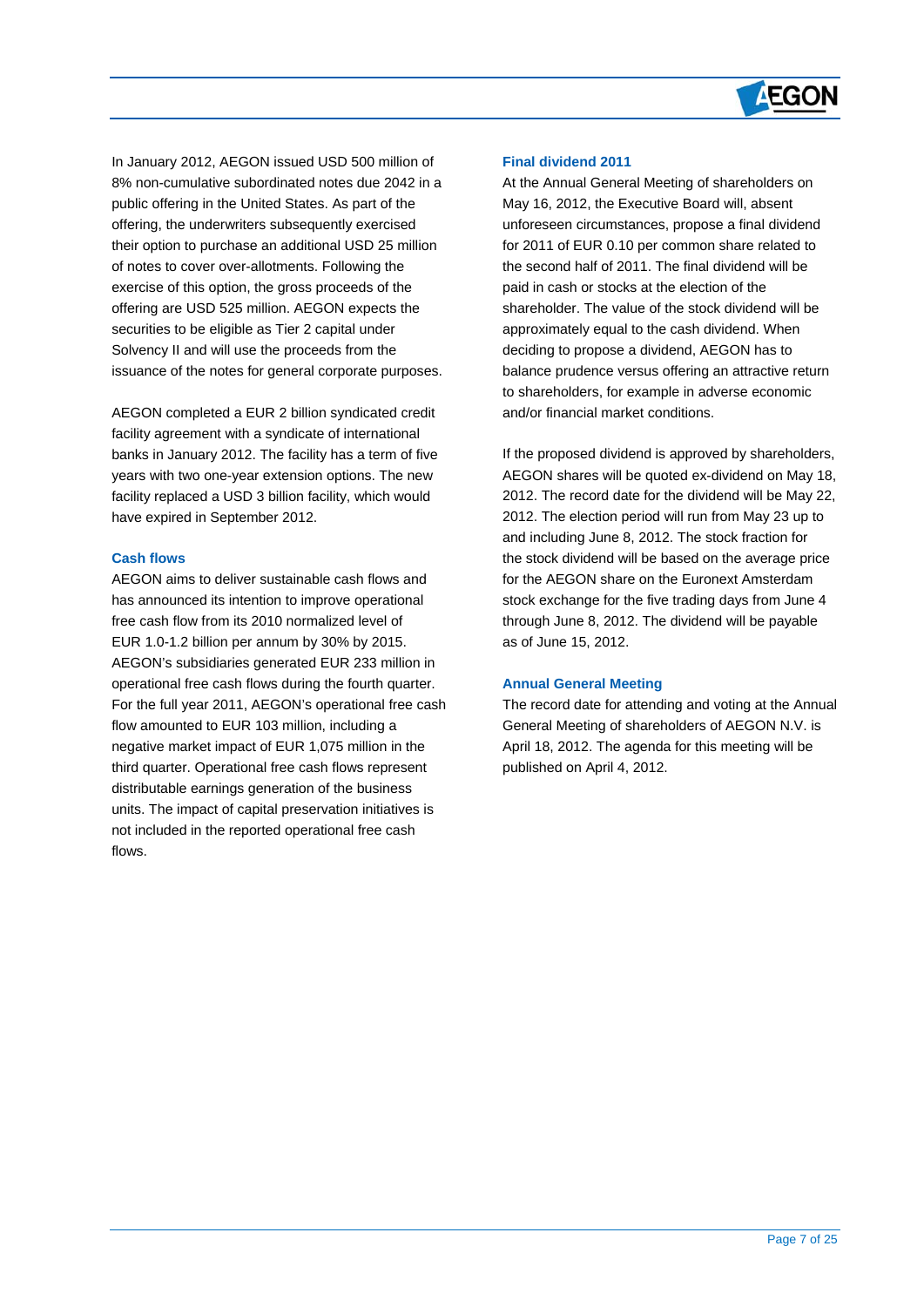# APPENDIX I • Americas • The Netherlands • United Kingdom • New Markets

| FINANCIAL OVERVIEW, Q4 2011 GEOGRAPHICALLY <sup>c)</sup> |          |             |               |                |                                   |                |
|----------------------------------------------------------|----------|-------------|---------------|----------------|-----------------------------------|----------------|
|                                                          |          | <b>The</b>  | <b>United</b> | <b>New</b>     | Holding,<br>other<br>activities & |                |
| <b>EUR millions</b>                                      | Americas | Netherlands | Kingdom       | <b>Markets</b> | eliminations                      | <b>Total</b>   |
|                                                          |          |             |               |                |                                   |                |
| Underlying earnings before tax by line of business       |          |             |               |                |                                   |                |
| Life                                                     | 128      | 40          | 35            | 15             | -                                 | 218            |
| Individual savings and retirement products               | 139      |             |               | (3)            |                                   | 136            |
| Pensions                                                 | 61       | 36          | (58)          | (1)            |                                   | 38             |
| Non-life                                                 |          | 2           |               | 19             |                                   | 21             |
| <b>Distribution</b>                                      |          |             | (3)           |                |                                   | (3)            |
| Asset Management                                         |          |             |               | 13             |                                   | 13             |
| Other                                                    |          |             |               |                | (84)                              | (84)           |
| Share in underlying earnings before tax of associates    |          | (3)         |               | 10             |                                   | $\overline{7}$ |
| Underlying earnings before tax                           | 328      | 75          | (26)          | 53             | (84)                              | 346            |
| Fair value items                                         | (139)    | 189         | 3             | (10)           | (63)                              | (20)           |
| Realized gains / (losses) on investments                 | 8        | 33          | 8             |                |                                   | 49             |
| Impairment charges                                       | (66)     | (5)         |               | (23)           | -                                 | (94)           |
| Other income / (charges)                                 | (36)     | (84)        | (57)          |                | (18)                              | (194)          |
| Run-off businesses                                       |          |             |               |                |                                   |                |
| Income before tax                                        | 96       | 208         | (72)          | 21             | (165)                             | 88             |
| Income tax                                               | 4        | (60)        | (16)          | (5)            | 70                                | (7)            |
| Net income                                               | 100      | 148         | (88)          | 16             | (95)                              | 81             |
| Net underlying earnings                                  | 233      | 50          | (46)          | 46             | (30)                              | 253            |

### **EMPLOYEE NUMBERS**

 $\overline{a}$ 

|                                                             | Dec. 31, | Sept. 30, |
|-------------------------------------------------------------|----------|-----------|
|                                                             | 2011     | 2011      |
|                                                             |          |           |
| Employees excluding agents                                  | 22,249   | 22.781    |
| Agents                                                      | 3,039    | 3,024     |
| Total number of employees excluding Associates              | 25,288   | 25,805    |
| AEGON's share of employees (including agents) in Associates | 3,982    | 4.125     |
| Total                                                       | 29,270   | 29,930    |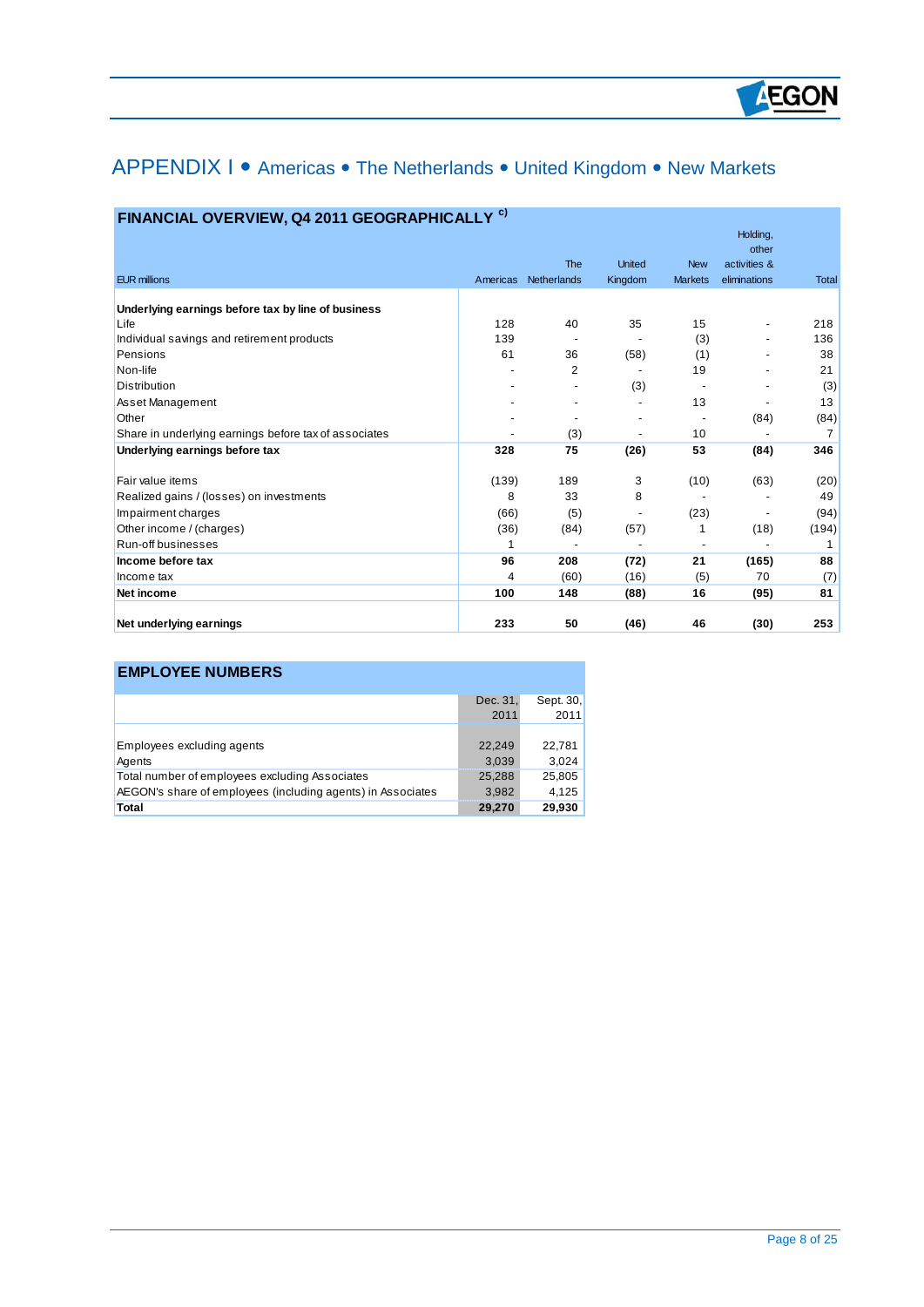

## AMERICAS

 $\overline{a}$ 

- o **Underlying earnings before tax amount to USD 443 million**
- o **Net income decreases to USD 131 million, mainly driven by lower gains on investments**
- o **New life sales increase to USD 161 million; accident & health sales increase to USD 240 million**
- o **Gross deposits remain strong at USD 6.7 billion driven by continued strong variable annuity deposits**

#### **Underlying earnings before tax**

Underlying earnings from the Americas decreased 10% to USD 443 million for the fourth quarter 2011.

- Earnings from Life & Protection in the Americas amounted to USD 171 million including a higher provision for Long Term Care of USD 31 million related to a refinement of the impact from assumption changes reported in the third quarter. Earnings in the comparable quarter last year included an employee benefit plan release of USD 19 million.
- Individual Savings & Retirement earnings increased to USD 184 million. Earnings from variable annuities improved to USD 121 million, and included a benefit of USD 32 million related to updated assumptions for revenue sharing with third-party fund managers. Earnings from retail mutual funds of USD 5 million decreased as a result of lower average account balances. Fixed annuity earnings decreased to USD 58 million as a result of lower product spreads and declining asset balances as the product is deemphasized.
- Earnings from Employer Solutions & Pensions increased to USD 83 million as a result of continued growth of the business.
- Canada earnings decreased to USD 4 million as a result of charges of USD 11 million related to updated investment return, persistency and mortality assumptions.

#### **Net income**

Net income from AEGON's businesses in the Americas declined to USD 131 million in the fourth quarter. The main drivers were lower gains on investments and negative results from fair value items, partly offset by an improvement in other charges as the comparable quarter last year included charges related to the wind-down of BOLI/COLI and the consolidation of offices.

Results from fair value items amounted to a loss of USD 189 million for the quarter. Alternative asset performance was USD 66 million below its expected return, primarily due to negative valuations of hedge funds and private equities. The macro hedge loss of USD 103 million reflects the strong increase in equity markets during the quarter and the continued low interest rate environment. In addition, the loss on guarantees net of hedges amounted to USD 50 million.

Gains on investments of USD 9 million were realized as a result of normal trading activity. Net impairments amounted to USD 90 million and were primarily linked to residential mortgage-backed securities.

Other charges included increased reserves of USD 51 million in connection with the company's use of the U.S. Social Security Administration's death master-file to identify potential life insurance claims that have not yet been presented to the company.

The results of run-off businesses amounted to USD 1 million as lower amortization yield paid on internally transferred assets related to the institutional spreadbased business was offset by the amortization of the prepaid cost of reinsurance asset related to the divestment of the life reinsurance activities.

Net income included a net tax benefit of USD 7 million in the fourth quarter, including a benefit of USD 21 million related to the utilization of tax losses for which previously no deferred tax asset was recognized.

#### **Return on capital**

In 2011, the return on average capital, excluding revaluation reserves, invested in AEGON's business in the Americas amounted to 6.7%. Excluding the capital allocated to the run-off businesses, the return on capital in the Americas would amount to 8.4%. Return on capital of AEGON's businesses excludes the benefit of leverage at the holding.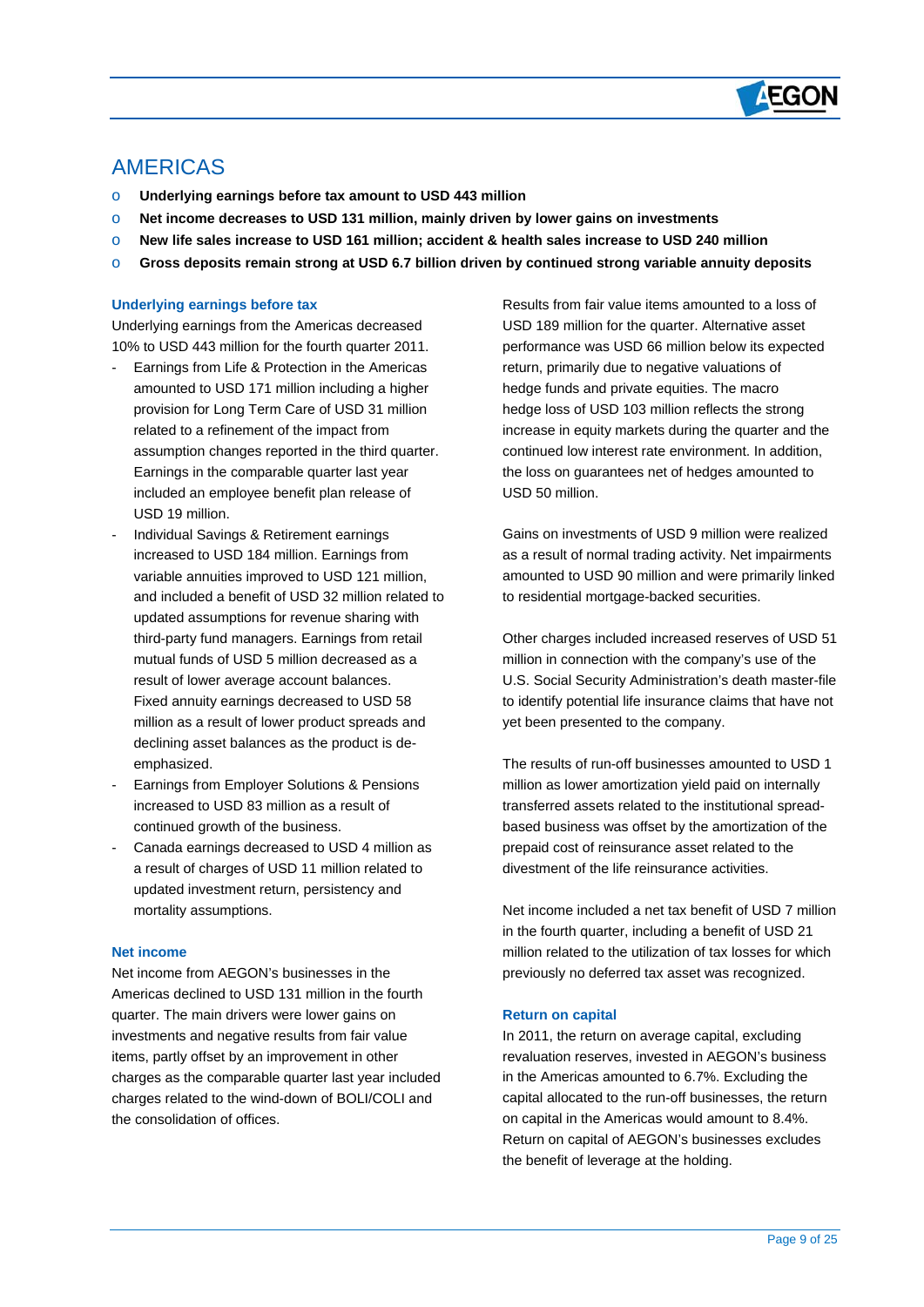# **AEGON**

#### **Operating expenses**

Operating expenses decreased 4% to USD 492 million, mainly as a result of lower restructuring expenses. Excluding restructuring charges and employee benefit plan expenses, operating expenses increased 2% as a result of merit increases and business growth.

#### **Sales**

 $\overline{a}$ 

New life sales increased 2% to USD 161 million. New premium production for accident & health insurance increased to USD 240 million, primarily the result of improved sales for affinity marketing businesses.

Gross deposits amounted to USD 6.7 billion. Higher variable annuity sales were more than offset by lower pension deposits as a result of lower takeover deposits in the retirement plan space. Stable value deposits declined as expected, consistent with the objective to maintain balances around USD 60 billion. Variable annuity sales continued to be strong, supported by expanded distribution and a new, recently launched GLWB rider in the partnership channel. AEGON has re-priced its variable annuity offerings as a result of the current low interest rate environment and subsequent higher hedging costs in its riders.

The deposits businesses showed net outflows of USD 1.3 billion – excluding run-off businesses – as strong net inflows for variable annuities were more than offset by stable value, retail mutual fund and fixed annuity outflows. AEGON is de-emphasizing sales of fixed annuities as part of a strategic repositioning and therefore incurs net outflows as a result.

In addition, higher withdrawal rates in the pension business led to significantly lower net deposits for the quarter. Consolidation in the health care space resulted in an increase in plan terminations during the quarter. Written sales are strongly up over the comparable period last year, reflecting a full pipeline.

#### **Value of new business**

.

Value of new business decreased to USD 4 million, mainly driven by a lower contribution from variable annuities and universal life as a result of the current low interest rate environment.

#### **Revenue-generating investments**

Revenue-generating investments increased 1% to USD 318 billion at year-end 2011 compared with the third quarter. The decrease in general account assets as a result of a fixed annuity and medium term note coinsurance transaction of USD 3.1 billion was more than compensated by the effect of higher equity markets on unit-linked and off balance sheet assets.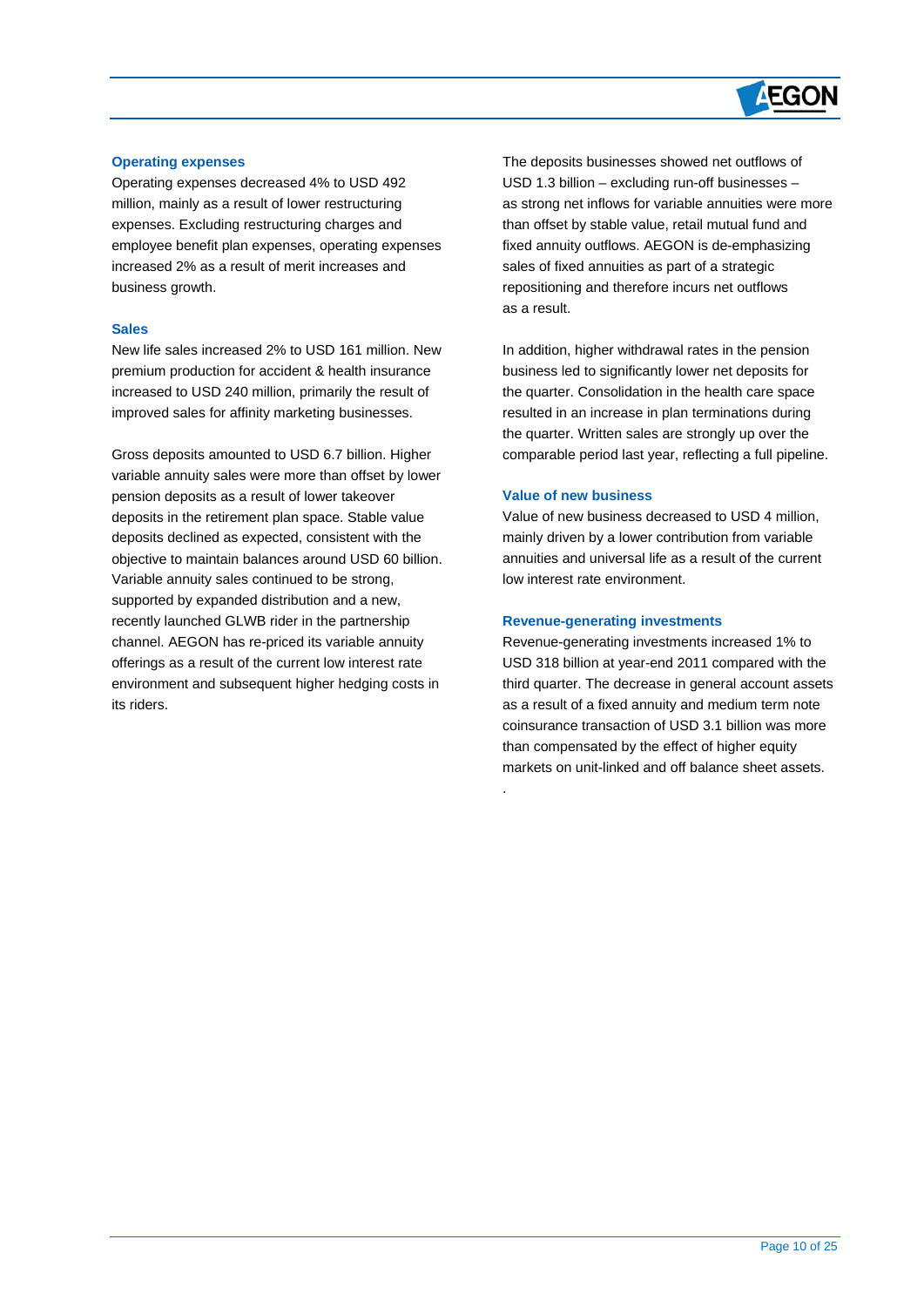

| AMERICAS <sup>c)</sup>                                                    |                |                          |                                   |                |                                                                                                                                                                                                                                                                                                                                                                                                                         |                  |                 |              |
|---------------------------------------------------------------------------|----------------|--------------------------|-----------------------------------|----------------|-------------------------------------------------------------------------------------------------------------------------------------------------------------------------------------------------------------------------------------------------------------------------------------------------------------------------------------------------------------------------------------------------------------------------|------------------|-----------------|--------------|
| <b>USD millions</b><br>Notes                                              | Q4 2011        | Q3 2011                  | %                                 | Q4 2010        | %                                                                                                                                                                                                                                                                                                                                                                                                                       | FY 2011          | FY 2010         | %            |
|                                                                           |                |                          |                                   |                |                                                                                                                                                                                                                                                                                                                                                                                                                         |                  |                 |              |
| Underlying earnings before tax by line of business<br>Life and protection | 171            | 219                      | (22)                              | 242            | (29)                                                                                                                                                                                                                                                                                                                                                                                                                    | 779              | 897             | (13)         |
| <b>Fixed annuities</b>                                                    | 58             | 61                       | (5)                               | 81             | (28)                                                                                                                                                                                                                                                                                                                                                                                                                    | 286              | 439             | (35)         |
| Variable annuities                                                        | 121            | 57                       | $12$                              | 68             | 78                                                                                                                                                                                                                                                                                                                                                                                                                      | 358              | 216             | 66           |
| Retail mutual funds                                                       | 5              | 5                        |                                   | 6              | (17)                                                                                                                                                                                                                                                                                                                                                                                                                    | 22               | 9               | 144          |
| Individual savings and retirement products                                | 184            | 123                      | 50                                | 155            | 19                                                                                                                                                                                                                                                                                                                                                                                                                      | 666              | 664             |              |
| Employer solutions & pensions                                             | 83             | 79                       | 5                                 | 80             | $\overline{4}$                                                                                                                                                                                                                                                                                                                                                                                                          | 326              | 307             | 6            |
| Canada                                                                    | $\overline{4}$ | 17                       | (76)                              | 15             | (73)                                                                                                                                                                                                                                                                                                                                                                                                                    | 51               | 54              | (6)          |
| Latin America                                                             | $\mathbf{1}$   | (1)                      |                                   | $\overline{2}$ | (50)                                                                                                                                                                                                                                                                                                                                                                                                                    | 1                | 6               | (83)         |
| Underlying earnings before tax                                            | 443            | 437                      | 1                                 | 494            | (10)                                                                                                                                                                                                                                                                                                                                                                                                                    | 1,823            | 1,928           | (5)          |
| Fair value items                                                          | (189)          | (387)                    | 51                                | 10             |                                                                                                                                                                                                                                                                                                                                                                                                                         | (665)            | (32)            |              |
| Realized gains / (losses) on investments                                  | 9              | 57                       | (84)                              | 327            | (97)                                                                                                                                                                                                                                                                                                                                                                                                                    | 172              | 502             | (66)         |
| Impairment charges                                                        | (90)           | (106)                    | 15                                | (131)          | 31                                                                                                                                                                                                                                                                                                                                                                                                                      | (352)            | (506)           | 30           |
| Other income / (charges)                                                  | (50)           | 6                        |                                   | (264)          | 81                                                                                                                                                                                                                                                                                                                                                                                                                      | (49)             | (404)           | 88           |
| Run- off businesses                                                       | $\mathbf{1}$   | (7)                      | $\mathbf{r}$                      | 11             | (91)                                                                                                                                                                                                                                                                                                                                                                                                                    | 39               | (35)            |              |
| Income before tax                                                         | 124            | $\overline{\phantom{a}}$ |                                   | 447            | (72)                                                                                                                                                                                                                                                                                                                                                                                                                    | 968              | 1,453           | (33)         |
| Income tax                                                                | $\overline{7}$ | 101                      | (93)                              | (53)           |                                                                                                                                                                                                                                                                                                                                                                                                                         | (35)             | 41              |              |
| Net income                                                                | 131            | 101                      | 30                                | 394            | (67)                                                                                                                                                                                                                                                                                                                                                                                                                    | 933              | 1,494           | (38)         |
| Net income / (loss) attributable to:                                      |                |                          |                                   |                |                                                                                                                                                                                                                                                                                                                                                                                                                         |                  |                 |              |
| Equity holders of AEGON N.V.                                              | 131            | 101                      | 30                                | 394            | (67)                                                                                                                                                                                                                                                                                                                                                                                                                    | 933              | 1,494           | (38)         |
|                                                                           |                |                          |                                   |                |                                                                                                                                                                                                                                                                                                                                                                                                                         |                  |                 |              |
| Net underlying earnings                                                   | 311            | 343                      | (9)                               | 361            | (14)                                                                                                                                                                                                                                                                                                                                                                                                                    | 1,368            | 1,419           | (4)          |
| Commissions and expenses                                                  | 1,372          | 1,255                    | 9                                 | 1,333          | 3                                                                                                                                                                                                                                                                                                                                                                                                                       | 5,046            | 4,816           | $\sqrt{5}$   |
| of which operating expenses                                               | 492            | 506                      | (3)                               | 514            | (4)                                                                                                                                                                                                                                                                                                                                                                                                                     | 1,992            | 1,971           | $\mathbf{1}$ |
| New life sales                                                            |                |                          |                                   |                |                                                                                                                                                                                                                                                                                                                                                                                                                         |                  |                 |              |
| 12                                                                        | 117            | 113                      |                                   | 194            |                                                                                                                                                                                                                                                                                                                                                                                                                         | 455              | 1,014           |              |
| Life single premiums<br>Life recurring premiums annualized                | 149            | 144                      | $\boldsymbol{4}$<br>3             | 139            | (40)                                                                                                                                                                                                                                                                                                                                                                                                                    | 575              | 556             | (55)         |
| Total recurring plus 1/10 single                                          | 161            | 155                      | 4                                 | 158            | 7<br>2                                                                                                                                                                                                                                                                                                                                                                                                                  | 621              | 657             | 3            |
|                                                                           |                |                          |                                   |                |                                                                                                                                                                                                                                                                                                                                                                                                                         |                  |                 | (5)          |
| Life & protection                                                         | 129            | 117                      | 10                                | 129            |                                                                                                                                                                                                                                                                                                                                                                                                                         | 481              | 531             | (9)          |
| Employer solutions & pensions                                             | 5              | 6                        | (17)                              | 5              | $\overline{\phantom{a}}$                                                                                                                                                                                                                                                                                                                                                                                                | 24               | 22              | 9            |
| Canada                                                                    | 15             | 15                       | ÷,                                | 14             | $\overline{7}$                                                                                                                                                                                                                                                                                                                                                                                                          | 65               | 60              | 8            |
| Latin America                                                             | 12             | 17                       | (29)                              | 10             | 20                                                                                                                                                                                                                                                                                                                                                                                                                      | 51               | 44              | 16           |
| Total recurring plus 1/10 single                                          | 161            | 155                      | 4                                 | 158            | $\mathbf{2}% =\mathbf{2}+\mathbf{2}+\mathbf{3}+\mathbf{5}+\mathbf{5}+\mathbf{5}+\mathbf{6}+\mathbf{6}+\mathbf{5}+\mathbf{5}+\mathbf{6}+\mathbf{6}+\mathbf{5}+\mathbf{6}+\mathbf{6}+\mathbf{5}+\mathbf{5}+\mathbf{6}+\mathbf{6}+\mathbf{6}+\mathbf{5}+\mathbf{6}+\mathbf{6}+\mathbf{6}+\mathbf{6}+\mathbf{6}+\mathbf{6}+\mathbf{6}+\mathbf{6}+\mathbf{6}+\mathbf{6}+\mathbf{6}+\mathbf{6}+\mathbf{6}+\mathbf{6}+\mathbf$ | 621              | 657             | (5)          |
| New premium production accident and health insurance                      | 240            | 206                      | $\ensuremath{\mathcal{T}}\xspace$ | 230            | $\pmb{4}$                                                                                                                                                                                                                                                                                                                                                                                                               | 846              | 773             | 9            |
| Gross deposits (on and off balance) by line of business<br>12             |                |                          |                                   |                |                                                                                                                                                                                                                                                                                                                                                                                                                         |                  |                 |              |
| Life & protection                                                         | 4              | $\overline{2}$           | 100                               | 2              | 100                                                                                                                                                                                                                                                                                                                                                                                                                     | 12               | 10              | 20           |
| <b>Fixed annuities</b>                                                    | 72             | 87                       | (17)                              | 112            | (36)                                                                                                                                                                                                                                                                                                                                                                                                                    | 313              | 585             | (46)         |
| Variable annuities                                                        | 1,396          | 1,338                    | $\boldsymbol{4}$                  | 1,037          | 35                                                                                                                                                                                                                                                                                                                                                                                                                      | 5,314            | 3.830           | 39           |
| Retail mutual funds                                                       | 627            | 618                      | $\pmb{\mathcal{I}}$               | 692            | (9)                                                                                                                                                                                                                                                                                                                                                                                                                     | 2,785            | 3,486           | (20)         |
| Individual savings & retirement products                                  | 2,095          | 2,043                    | 3                                 | 1,841          | 14                                                                                                                                                                                                                                                                                                                                                                                                                      | 8,412            | 7,901           | 6            |
| Employer solutions & pensions                                             | 4,517          | 8,282                    | (45)                              | 5,744          | (21)                                                                                                                                                                                                                                                                                                                                                                                                                    | 23,266           | 19,247          | 21           |
| Canada                                                                    | 82             | 73                       | 12                                | 102            | (20)                                                                                                                                                                                                                                                                                                                                                                                                                    | 335              | 606             | (45)         |
| Latin America                                                             | 4              |                          |                                   |                |                                                                                                                                                                                                                                                                                                                                                                                                                         | 4                |                 |              |
| <b>Total gross deposits</b>                                               | 6,702          | 10,400                   | (36)                              | 7,689          | (13)                                                                                                                                                                                                                                                                                                                                                                                                                    | 32,029           | 27,764          | $15\,$       |
|                                                                           |                |                          |                                   |                |                                                                                                                                                                                                                                                                                                                                                                                                                         |                  |                 |              |
| Net deposits (on and off balance) by line of business<br>$\mathbf{r}$     |                |                          |                                   |                |                                                                                                                                                                                                                                                                                                                                                                                                                         |                  |                 |              |
| Life & protection                                                         | (9)            | (10)                     | 10                                | (14)           | 36                                                                                                                                                                                                                                                                                                                                                                                                                      | (43)             | (53)            | 19           |
| <b>Fixed annuities</b><br>Variable annuities                              | (752)<br>658   | (728)<br>489             | (3)                               | (660)<br>158   | (14)                                                                                                                                                                                                                                                                                                                                                                                                                    | (3,091)<br>1,838 | (2, 440)<br>577 | (27)         |
| Retail mutual funds                                                       | (191)          | (234)                    | 35<br>18                          | (37)           |                                                                                                                                                                                                                                                                                                                                                                                                                         | (480)            | 971             |              |
| Individual savings & retirement products                                  | (285)          | (473)                    | 40                                | (539)          | 47                                                                                                                                                                                                                                                                                                                                                                                                                      | (1,733)          | (892)           | (94)         |
| Employer solutions & pensions                                             | (950)          | 4,514                    |                                   | (28)           |                                                                                                                                                                                                                                                                                                                                                                                                                         | 5,097            | 3,652           | 40           |
| Canada                                                                    | (37)           | (39)                     | 5                                 | (156)          | 76                                                                                                                                                                                                                                                                                                                                                                                                                      | (339)            | (1,026)         | 67           |
| Latin America                                                             | $\overline{4}$ |                          |                                   |                |                                                                                                                                                                                                                                                                                                                                                                                                                         | 4                |                 |              |
| Total net deposits excluding run-off businesses                           | (1, 277)       | 3,992                    |                                   | (737)          | (73)                                                                                                                                                                                                                                                                                                                                                                                                                    | 2,986            | 1,681           | 78           |
| Run-off businesses                                                        | (812)          | (1,580)                  | 49                                | (1,927)        | 58                                                                                                                                                                                                                                                                                                                                                                                                                      | (4,366)          | (8,701)         | 50           |
| <b>Total net deposits</b>                                                 | (2,089)        | 2,412                    | $\overline{\phantom{a}}$          | (2,664)        | 22                                                                                                                                                                                                                                                                                                                                                                                                                      | (1,380)          | (7,020)         | 80           |

### **REVENUE-GENERATING INVESTMENTS**

 $\overline{a}$ 

|                                             | Dec. 31. | Sept. 30. |                |
|---------------------------------------------|----------|-----------|----------------|
|                                             | 2011     | 2011      | %              |
| Revenue-generating investments (total)      | 317.677  | 315.362   | 1 <sup>1</sup> |
| Investments general account                 | 118.169  | 122.645   | (4)            |
| Investments for account of policyholders    | 80.137   | 76.217    | 5 <sup>1</sup> |
| Off balance sheet investments third parties | 119.371  | 116,500   | $\overline{2}$ |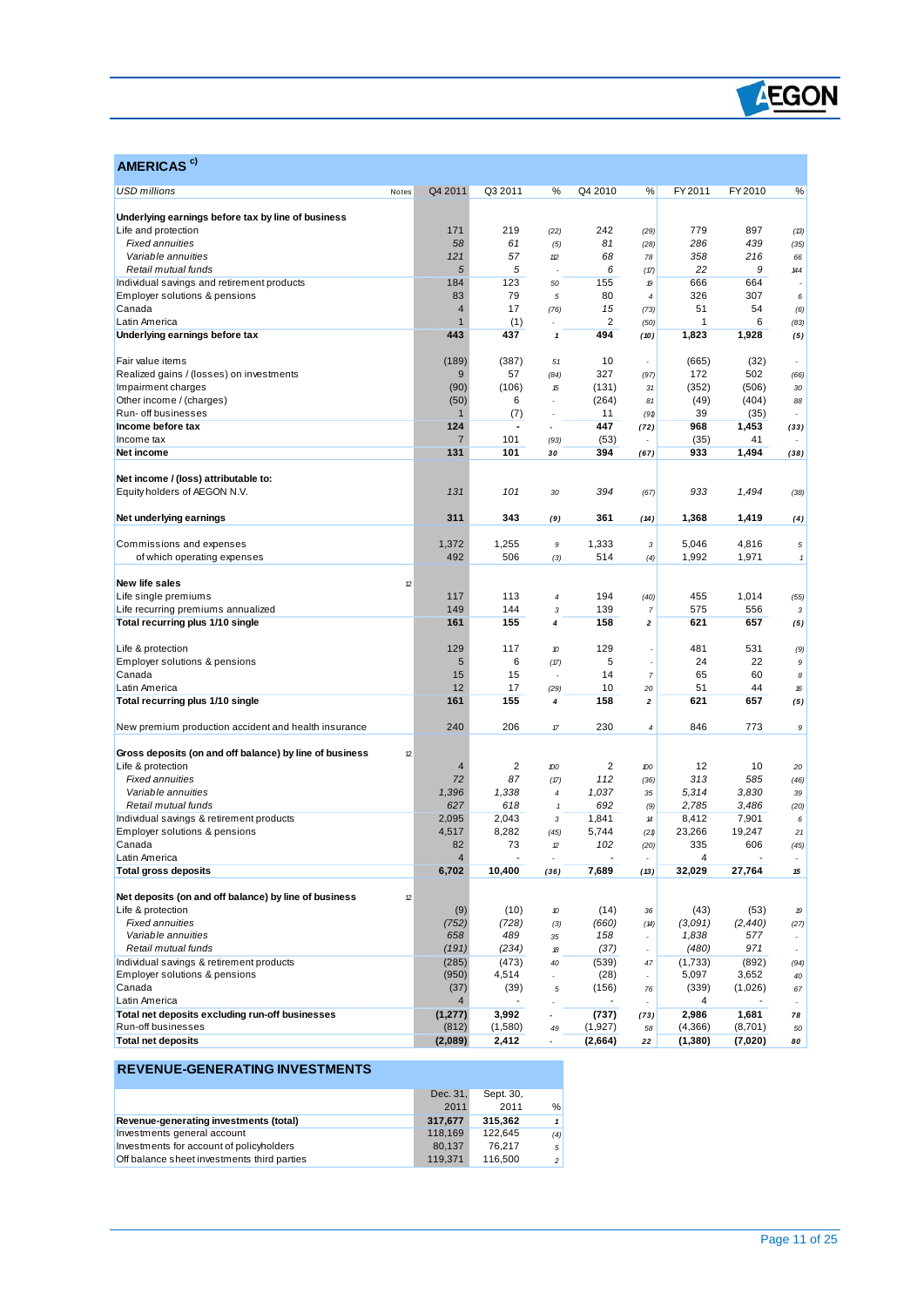

## THE NETHERLANDS

 $\overline{a}$ 

- o **Underlying earnings before tax of EUR 75 million, a decrease due to expenses for product improvements**
- o **Net income increases to EUR 148 million as a result of fair value results**
- o **New life sales increased 4% to EUR 117 million driven by strong production in pensions**

#### **Underlying earnings before tax**

Underlying earnings from AEGON's operations in the Netherlands amounted to EUR 75 million, a decrease compared to the fourth quarter of 2010. This was mainly due to lower earnings in Life & Savings while earnings from Pensions remained level.

- Earnings from AEGON's Life & Savings operations in the Netherlands of EUR 40 million were down 26% compared to the fourth quarter of last year. This was a result of higher expenses related to the execution of a program for product improvements (EUR 6 million) and investments in new propositions (EUR 7 million).
- Earnings from the Pension business remained level at EUR 36 million as additional provisioning for longevity of EUR 11 million was offset by favorable results on mortality and morbidity. The positive impact from cost savings was offset by lower investment returns.
- Earnings from Non-life declined to EUR 2 million, as the positive impact from costs savings was more than offset by adverse claim experience.
- Income from the distribution businesses was nil as fee income remains under pressure as a result of the competitive environment.

#### **Net income**

Net income from AEGON's businesses in the Netherlands increased to EUR 148 million. This increase was mainly a result of an increase in the fair value of guarantees net of related hedges to EUR 189 million. Gains on investments totaled EUR 33 million for the quarter and were a result of normal trading activity in the portfolio. Other charges amounted to EUR 84 million and included a write-down of EUR 75 million of intangibles related to the distribution businesses. AEGON's distribution businesses in the Netherlands are experiencing pressure on margins and are implementing a new operating model following legislative changes related to commission payments which will result in lower profitability going forward.

#### **Return on capital**

In 2011, the return on average capital, excluding revaluation reserves, invested in AEGON's businesses in the Netherlands declined to 6.4%, mainly the result of lower net underlying earnings.

#### **Operating expenses**

Operating expenses were reduced by 7% to EUR 191 million in the fourth quarter of 2011, mainly as a result of cost savings. Operating expenses included additional one-time charges of EUR 12 million related to the restructuring of the Dutch operations.

In 2011, AEGON initiated actions to make its business in the Netherlands more agile and better positioned to respond to changing conditions and opportunities in the Dutch market. This restructuring of AEGON's Dutch business is an acceleration of previously announced strategic plans. The reorganization program and other initiatives will result in a reduction of the cost base by EUR 100 million in comparison to the cost base for 2010. The full benefit will be visible in 2013.

#### **Sales and deposits**

New life sales increased to EUR 117 million. Pension sales increased 8% compared to the fourth quarter of 2010, mainly driven by successful institutional sales during the fourth quarter of 2011. Individual life sales declined and amounted to EUR 13 million, primarily driven by lower recurring premium as mortgage production slowed down.

Premium production for accident & health increased 17% to EUR 7 million and benefited from stronger sales in income insurance products. General insurance production amounted to EUR 6 million and remained level with the fourth quarter of 2010.

Gross deposits increased 14% to EUR 560 million after AEGON Bank launched a marketing campaign and offered more competitive interest rates.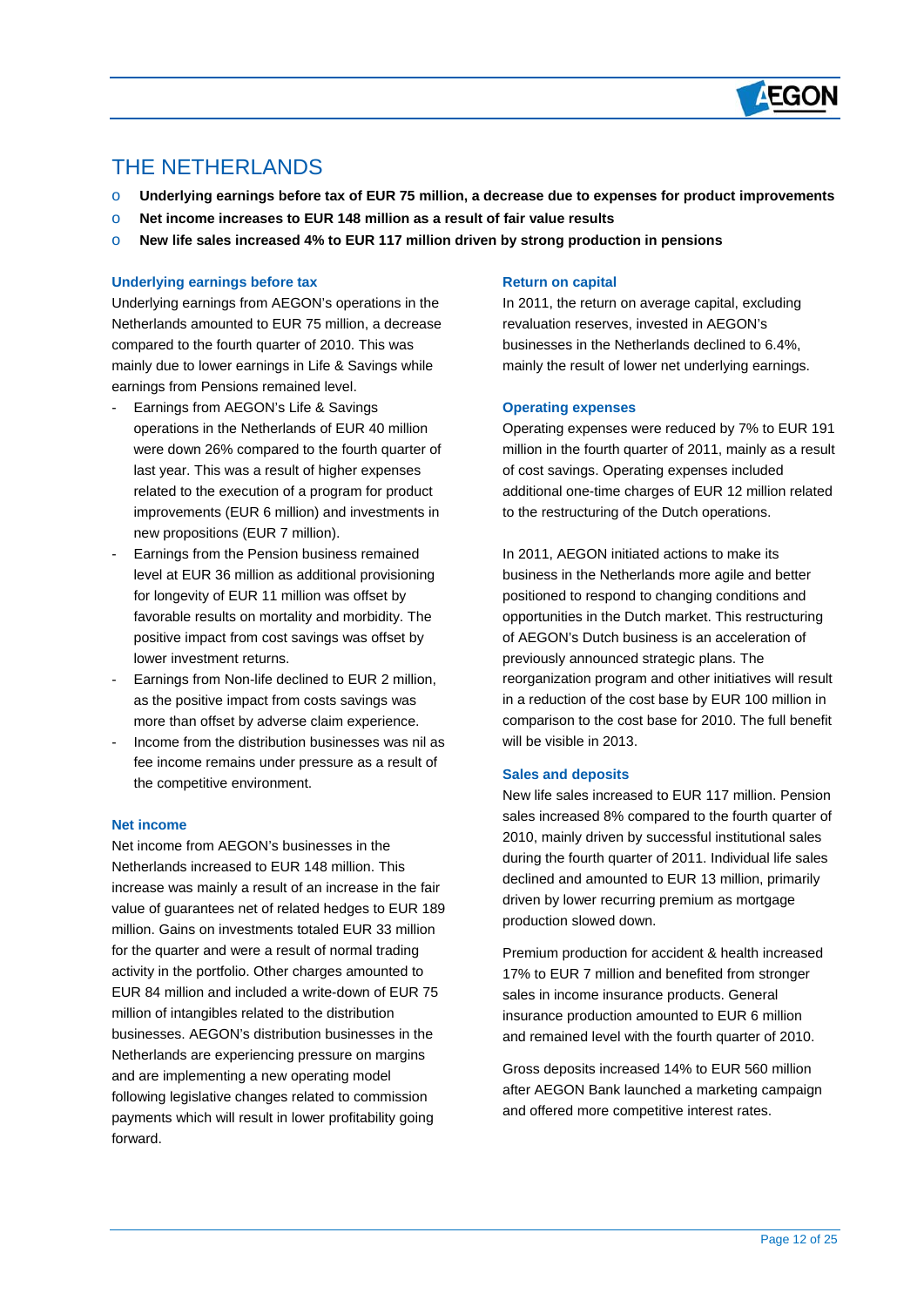

### **Value of new business**

 $\overline{a}$ 

The value of new business declined to EUR 28 million, mainly as a result of lower mortgage production and reduced margins for annuity products.

### **Revenue-generating investments**

Revenue-generating investments increased 2% to EUR 62 billion, compared with the previous quarter. The increase was driven by the positive impact from lower interest rates and higher equity markets.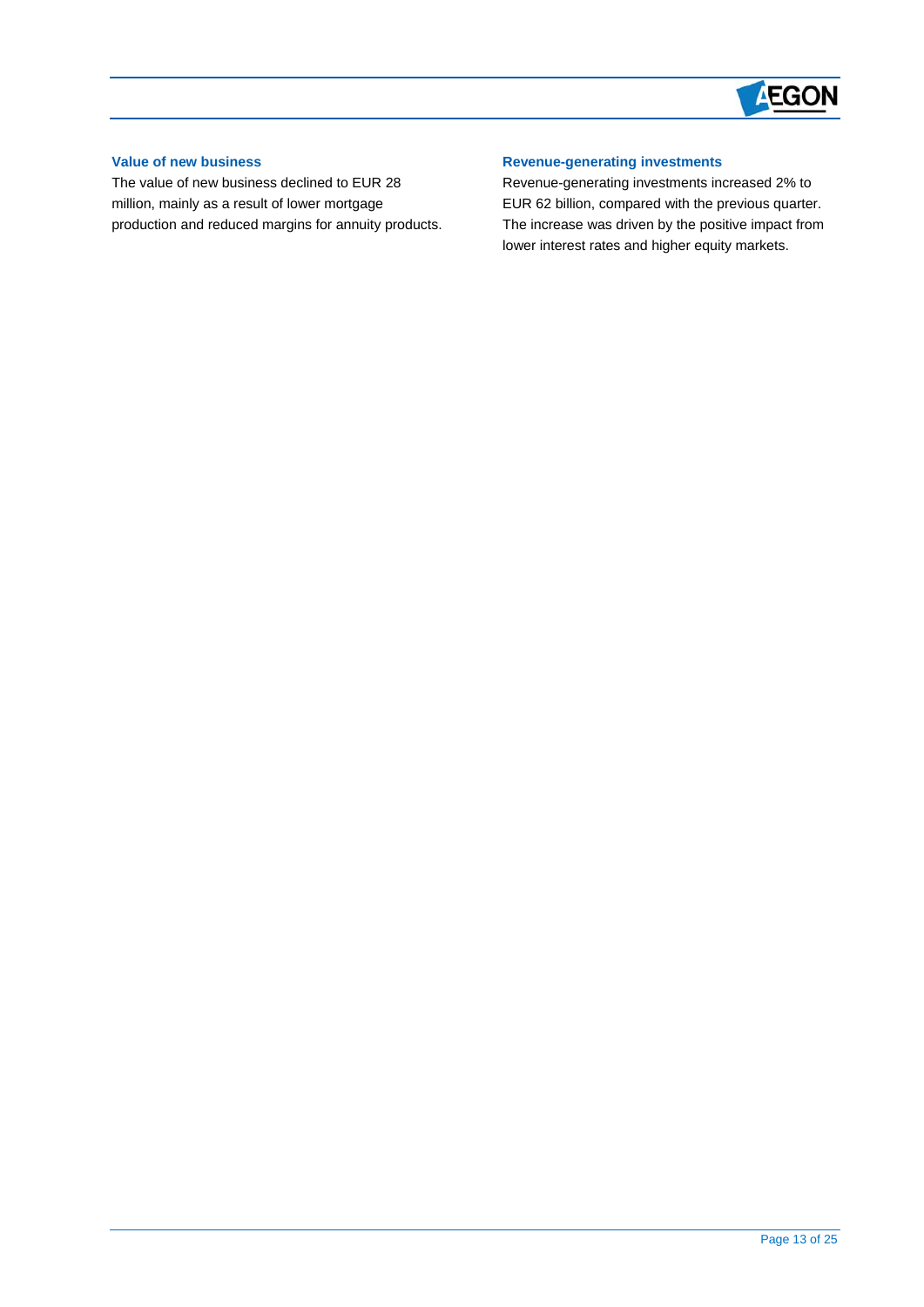

### **THE NETHERLANDS**

 $\overline{a}$ 

| <b>EUR</b> millions                                     | Notes | Q4 2011        | Q3 2011 | %              | Q4 2010 | %                        | FY 2011      | FY 2010 | %                        |
|---------------------------------------------------------|-------|----------------|---------|----------------|---------|--------------------------|--------------|---------|--------------------------|
|                                                         |       |                |         |                |         |                          |              |         |                          |
| Underlying earnings before tax by line of business      |       |                |         |                |         |                          |              |         |                          |
| Life and Savings                                        |       | 40             | 47      | (15)           | 54      | (26)                     | 185          | 186     | (1)                      |
| Pensions                                                |       | 36             | 24      | 50             | 35      | 3                        | 98           | 153     | (36)                     |
| Non life                                                |       | $\overline{2}$ | (1)     |                | 4       | (50)                     | 6            | 33      | (82)                     |
| <b>Distribution</b>                                     |       |                | (2)     | $\overline{a}$ | (3)     |                          | 8            | 16      | (50)                     |
| Share in underlying earnings before tax of associates   |       | (3)            | ÷,      |                | (3)     |                          | $\mathbf{1}$ | (3)     |                          |
| Underlying earnings before tax                          |       | 75             | 68      | 10             | 87      | (14)                     | 298          | 385     | (23)                     |
| Fair value items                                        |       | 189            | 25      | $\overline{a}$ | 18      |                          | 156          | 361     | (57)                     |
| Realized gains / (losses) on investments                |       | 33             | 59      | (44)           | 1       | $\overline{\phantom{a}}$ | 269          | 155     | 74                       |
| Impairment charges                                      |       | (5)            | (5)     |                | ä,      |                          | (15)         | (11)    | (36)                     |
| Other income / (charges)                                |       | (84)           | (61)    | (38)           | 5       |                          | (164)        | 38      | $\overline{\phantom{a}}$ |
| Income before tax                                       |       | 208            | 86      | 142            | 111     | 87                       | 544          | 928     | (41)                     |
| Income tax                                              |       | (60)           | (23)    | (161)          | (30)    | (100)                    | (125)        | (217)   | 42                       |
| Net income                                              |       | 148            | 63      | 135            | 81      | 83                       | 419          | 711     | (41)                     |
|                                                         |       |                |         |                |         |                          |              |         |                          |
| Net income / (loss) attributable to:                    |       |                |         |                |         |                          |              |         |                          |
| Equity holders of AEGON N.V.                            |       | 148            | 63      | 135            | 81      | 83                       | 419          | 711     | (41)                     |
| Net underlying earnings                                 |       | 50             | 55      | (9)            | 70      | (29)                     | 238          | 292     | (18)                     |
|                                                         |       |                |         |                |         |                          |              |         |                          |
| Commissions and expenses                                |       | 261            | 311     | (16)           | 283     | (8)                      | 1,122        | 1,058   | 6                        |
| of which operating expenses                             |       | 191            | 242     | (21)           | 205     | (7)                      | 823          | 748     | 10                       |
| New life sales                                          |       |                |         |                |         |                          |              |         |                          |
| Life single premiums                                    |       | 856            | 210     | $\overline{a}$ | 737     | 16                       | 1.740        | 1.551   | $\mathcal D$             |
| Life recurring premiums annualized                      |       | 31             | 12      | 158            | 39      | (21)                     | 80           | 93      | (14)                     |
| Total recurring plus 1/10 single                        |       | 117            | 32      | ä,             | 113     | 4                        | 254          | 248     | $\mathbf{z}$             |
|                                                         |       |                |         |                |         |                          |              |         |                          |
| Life and Savings                                        |       | 13             | 17      | (24)           | 17      | (24)                     | 81           | 83      | (2)                      |
| Pensions                                                |       | 104            | 15      | $\overline{a}$ | 96      | 8                        | 173          | 165     | 5                        |
| Total recurring plus 1/10 single                        |       | 117            | 32      |                | 113     | $\overline{4}$           | 254          | 248     | $\mathbf{z}$             |
| New premium production accident and health insurance    |       | $\overline{7}$ | 6       | $\pi$          | 6       | $\pi$                    | 27           | 26      | 4                        |
| New premium production general insurance                |       | 6              | 6       | Ĭ.             | 6       | ٠                        | 27           | 26      | 4                        |
|                                                         |       |                |         |                |         |                          |              |         |                          |
| Gross deposits (on and off balance) by line of business |       |                |         |                |         |                          |              |         |                          |
| Life and Savings                                        |       | 560            | 584     | (4)            | 403     | 39                       | 1,968        | 2,036   | (3)                      |
| Pensions                                                |       |                |         |                | 87      | L,                       | 80           | 346     | (77)                     |
| <b>Total gross deposits</b>                             |       | 560            | 584     | (4)            | 490     | 14                       | 2,048        | 2,382   | (14)                     |
|                                                         |       |                |         |                |         |                          |              |         |                          |
| Net deposits (on and off balance) by line of business   |       |                |         |                |         |                          |              |         |                          |
| Life and Savings                                        |       | (160)          | 54      |                | (282)   | 43                       | (361)        | (289)   | (25)                     |
| Pensions                                                |       |                |         |                | 22      |                          | 27           | 68      | (60)                     |
| <b>Total net deposits</b>                               |       | (160)          | 54      |                | (260)   | 38                       | (334)        | (221)   | (51)                     |

### **REVENUE-GENERATING INVESTMENTS**

|                                             | Dec. 31. | Sept. 30. |                          |
|---------------------------------------------|----------|-----------|--------------------------|
|                                             | 2011     | 2011      | $\frac{0}{c}$            |
| Revenue-generating investments (total)      | 62.242   | 61.092    | $\overline{2}$           |
| Investments general account                 | 39.019   | 38.346    | $\overline{\phantom{a}}$ |
| Investments for account of policyholders    | 23.223   | 22.746    | $\overline{2}$           |
| Off balance sheet investments third parties |          |           |                          |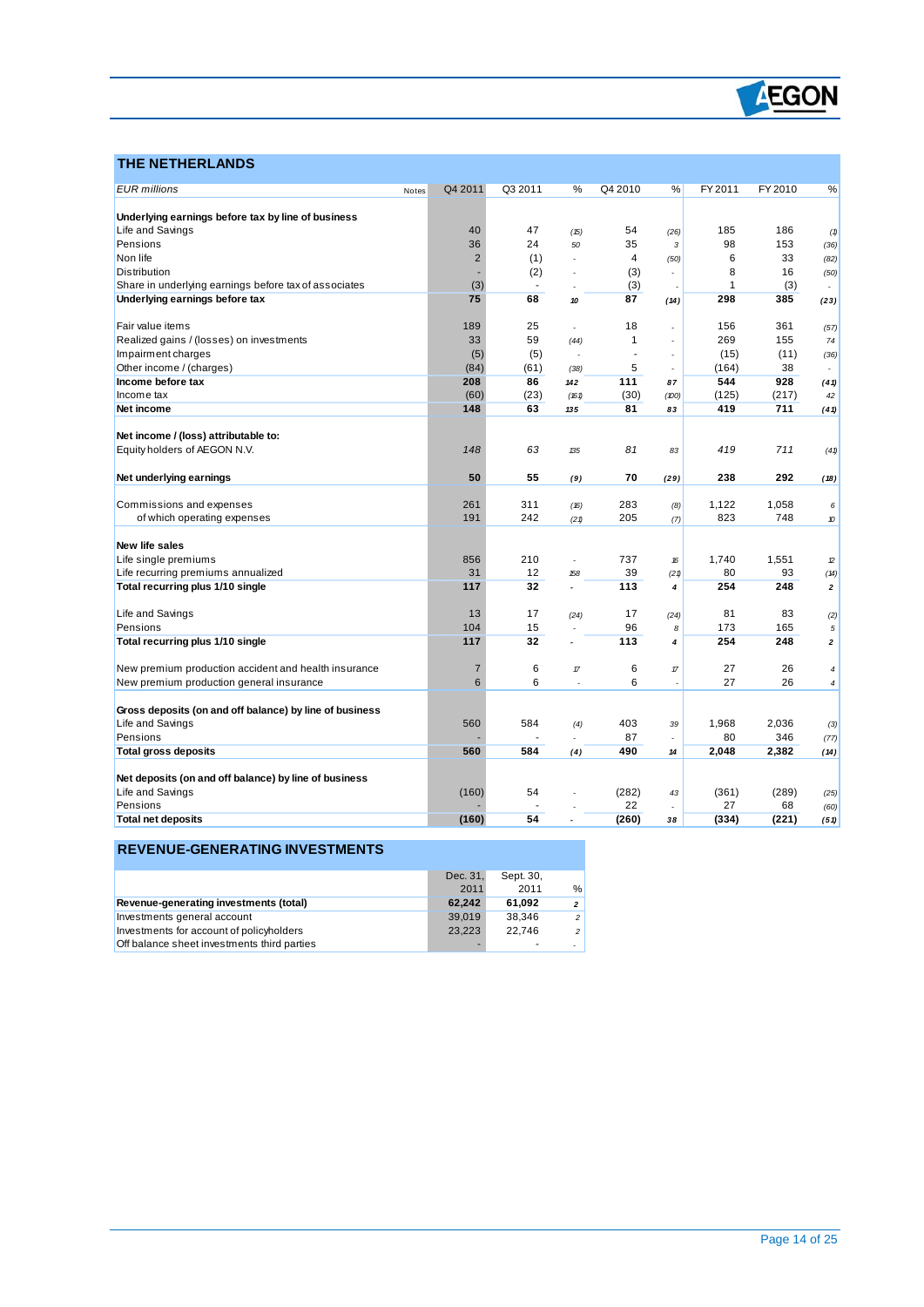

### UNITED KINGDOM

 $\overline{a}$ 

- o **Underlying loss before tax of GBP 22 million as a result of exceptional charges and expenses**
- o **Final phase of customer redress program leads to charges of GBP 52 million**
- o **Target to reduce operating expenses by 25% achieved**
- o **New life sales decrease to GBP 161 million as a result of anticipated lower pension sales**

#### **Underlying earnings before tax**

In the United Kingdom, underlying earnings before tax amounted to a loss of GBP 22 million, which was driven by higher charges related to the customer redress program, and was partly offset by the onetime benefit of changes to employee pension plans. Charges related to the customer redress program and the exceptional expenses related to the execution of this program are not expected to recur in 2012.

- Earnings from Life increased to GBP 30 million, mainly as a result of one-time benefits related to the annuities business of GBP 7 million, and to changes to the employee pension plan of GBP 8 million. In addition, the comparable quarter in 2010 was impacted by adverse mortality experience.
- Pensions recorded a loss of GBP 50 million, reflecting a charge of GBP 52 million related to the customer redress program. The comparable quarter last year included a charge of GBP 25 million. Expenses related to the execution of this program amounted to GBP 19 million. This was partly offset by a one-time benefit of GBP 38 million as a result of changes to the employee pension plan. Costs related to the development of AEGON's new pension proposition amounted to GBP 10 million, while assumption changes led to a charge of GBP 7 million. Lower asset balances, primarily driven by developments on equity markets, had an adverse impact on earnings of GBP 7 million compared to the fourth quarter of 2010. Additionally, the comparable quarter of 2010 included earnings from Guardian of GBP 11 million, which was sold in the third quarter of 2011.
- Distribution recorded a loss of GBP 2 million.

AEGON is close to finalizing the program to identify and correct historical issues within its customer policy records, which began in May 2009. The immediate priority of the program has been to deal with issues that resulted in financial detriment and to return

affected customers to the financial position in which they would have been had the issue not occurred. AEGON expects the remaining repayments to customers to occur in 2012, for which the company has already provisioned.

#### **Net income**

Net income amounted to a loss of GBP 76 million, as a result of lower underlying earnings and a charge of GBP 42 million relating to the restructuring of AEGON's operations in the United Kingdom. Results on fair value items improved to GBP 3 million and impairment charges declined to GBP 1 million. Gains on investments remained level at GBP 6 million, while income tax included a charge of GBP 25 million related to deferred tax assets.

#### **Return on capital**

In 2011, the return on average capital, excluding revaluation reserves, invested in AEGON's businesses in the United Kingdom declined to 1.3%, mainly the result of lower net underlying earnings.

#### **Operating expenses**

Operating expenses amounted to GBP 98 million, as cost savings were offset by charges related to the restructuring program of GBP 42 million, as well as investments in the new proposition development of GBP 10 million and expenses of GBP 19 million relating to the execution of the customer redress program. Operating expenses included the one-time benefit from changes to employee pension plans of GBP 46 million. AEGON has implemented a new operating model in the United Kingdom and reached its target to reduce operating expenses for its Life and Pension businesses by 25% from 2010 levels. The program to restructure the business delivers GBP 80 million in expense savings, the benefits of which are expected in 2012.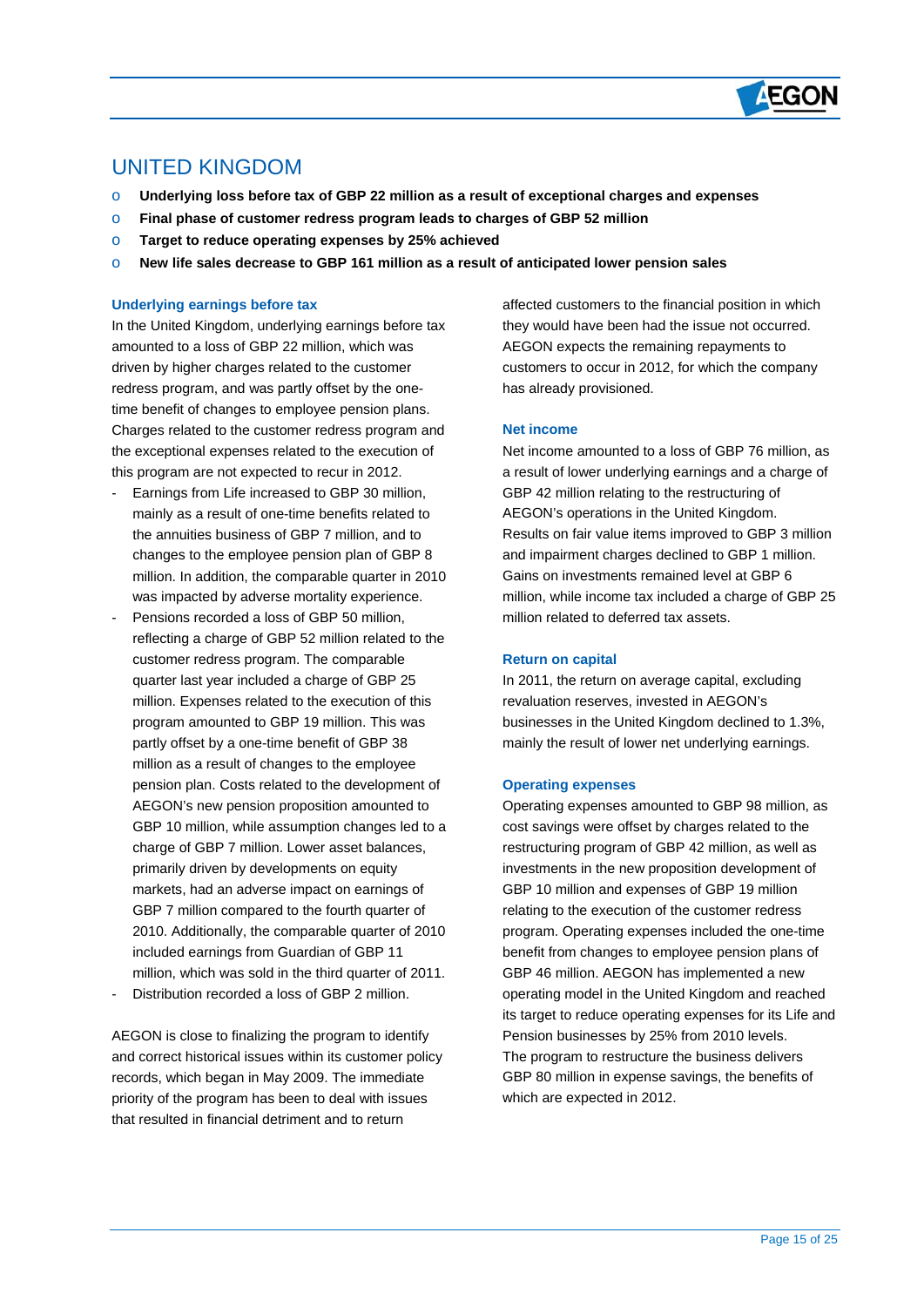

#### **Sales and deposits**

 $\overline{a}$ 

New life sales decreased 15% to GBP 161 million during the quarter as a result of an anticipated decrease in sales of individual pensions and new group pension schemes following reductions in the commission levels paid to advisors on these products.

#### **Value of new business**

The value of new business in the United Kingdom remained level at GBP 7 million, mainly driven by lower sales volumes offset by the impact from cost savings.

#### **Revenue-generating investments**

Revenue-generating investments declined to GBP 51 billion compared with the third quarter of 2011, as a result of the sale of Guardian, which was partly offset by the effect of higher equity markets.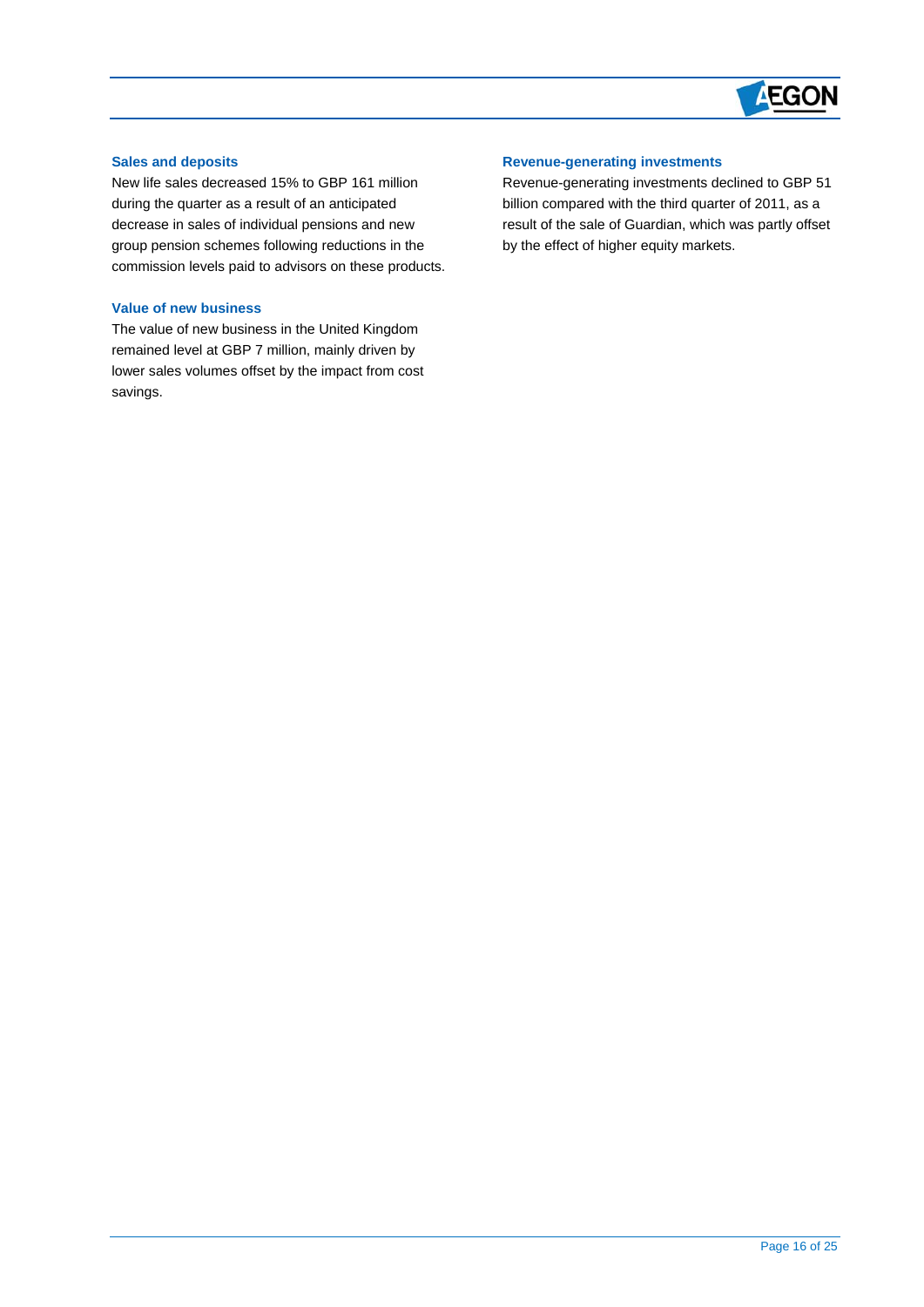

### **UNITED KINGDOM**

 $\overline{a}$ 

| <b>GBP</b> millions                                     | Notes          | Q4 2011                     | Q3 2011                 | %                        | Q4 2010        | %                        | FY 2011  | FY 2010  | %                        |
|---------------------------------------------------------|----------------|-----------------------------|-------------------------|--------------------------|----------------|--------------------------|----------|----------|--------------------------|
|                                                         |                |                             |                         |                          |                |                          |          |          |                          |
| Underlying earnings before tax by line of business      |                |                             |                         |                          |                |                          |          |          |                          |
| Life                                                    |                | 30                          | 18                      | 67                       | 4              |                          | 86       | 60       | 43                       |
| Pensions                                                |                | (50)                        | (9)                     | L,                       | (8)            | $\overline{a}$           | (75)     | 6        |                          |
| <b>Distribution</b>                                     |                | (2)                         | (1)                     | (100)                    | (2)            |                          | (6)      | (5)      | (20)                     |
| Underlying earnings before tax                          |                | (22)                        | 8                       | ÷,                       | (6)            | $\overline{a}$           | 5        | 61       | (92)                     |
|                                                         |                |                             |                         |                          |                |                          |          |          |                          |
| Fair value items                                        |                | 3                           | (7)                     | $\overline{a}$           |                |                          | (5)      | (8)      | 38                       |
| Realized gains / (losses) on investments                |                | 6                           | 3                       | 100                      | $\overline{7}$ | (14)                     | 44       | 12       |                          |
| Impairment charges                                      |                | (1)                         | (19)                    | 95                       | (20)           | 95                       | (55)     | (30)     | (83)                     |
| Other income / (charges)                                | $\overline{7}$ | (49)                        | $\overline{\mathbf{4}}$ |                          | (11)           | $\overline{a}$           | (49)     | 41       | $\overline{\phantom{a}}$ |
| Income before tax                                       |                | (63)                        | (11)                    | $\overline{\phantom{a}}$ | (30)           | (110)                    | (60)     | 76       | $\overline{\phantom{a}}$ |
| Income tax attributable to policyholder return          |                | (4)                         | (17)                    | 76                       | 6              |                          | (37)     | (57)     | 35                       |
| Income before income tax on shareholders return         |                | (67)                        | (28)                    | (139)                    | (24)           | (179)                    | (97)     | 19       | $\overline{\phantom{a}}$ |
| Income tax on shareholders return                       |                | (9)                         | 28                      |                          | 8              |                          | 52       | 53       | (2)                      |
| Net income                                              |                | (76)                        | ٠                       |                          | (16)           | $\overline{a}$           | (45)     | 72       | $\blacksquare$           |
|                                                         |                |                             |                         |                          |                |                          |          |          |                          |
| Net income / (loss) attributable to:                    |                |                             |                         |                          |                |                          |          |          |                          |
| Equity holders of AEGON N.V.                            |                | (76)                        |                         |                          | (16)           | $\overline{a}$           | (45)     | 72       |                          |
|                                                         |                |                             |                         |                          |                |                          |          |          |                          |
| Net underlying earnings                                 |                | (40)                        | 26                      |                          | (2)            | $\overline{\phantom{a}}$ | 33       | 103      | (68)                     |
|                                                         |                |                             |                         |                          |                |                          |          |          |                          |
|                                                         |                |                             |                         |                          |                |                          |          |          |                          |
| Commissions and expenses                                |                | 184                         | 183                     | $\mathbf{1}$             | 164            | $\mathcal{D}$            | 732      | 694      | 5                        |
| of which operating expenses                             |                | 98                          | 104                     | (6)                      | 98             |                          | 409      | 390      | 5                        |
|                                                         |                |                             |                         |                          |                |                          |          |          |                          |
| New life sales                                          | 8              |                             |                         |                          |                |                          |          |          |                          |
| Life single premiums                                    |                | 648                         | 615                     | 5                        | 798            | (19)                     | 2,815    | 3,846    | (27)                     |
| Life recurring premiums annualized                      |                | 96                          | 113                     | (15)                     | 110            | (13)                     | 456      | 522      | (13)                     |
| Total recurring plus 1/10 single                        |                | 161                         | 175                     | (8)                      | 190            | (15)                     | 738      | 907      | (19)                     |
|                                                         |                |                             |                         |                          |                |                          |          |          |                          |
| Life                                                    |                | 17                          | 18                      | (6)                      | 15             | $\mathcal{B}$            | 66       | 81       | (19)                     |
| Pensions                                                |                | 144                         | 157                     | (8)                      | 175            | (B)                      | 672      | 826      | (19)                     |
| Total recurring plus 1/10 single                        |                | 161                         | 175                     | (8)                      | 190            | (15)                     | 738      | 907      | (19)                     |
|                                                         |                |                             |                         |                          |                |                          |          |          |                          |
| Gross deposits (on and off balance) by line of business |                |                             |                         |                          |                |                          |          |          |                          |
| Variable annuities                                      |                | 8                           | 10                      | (20)                     | 21             | (62)                     | 49       | 82       | (40)                     |
| <b>Total gross deposits</b>                             |                | 8                           | 10                      | (20)                     | 21             | (62)                     | 49       | 82       | (40)                     |
|                                                         |                |                             |                         |                          |                |                          |          |          |                          |
| Net deposits (on and off balance) by line of business   |                |                             |                         |                          |                |                          |          |          |                          |
| Variable annuities<br><b>Total net deposits</b>         |                | $\mathbf 1$<br>$\mathbf{1}$ | 1<br>1                  |                          | 10<br>10       | (90)<br>(90)             | 16<br>16 | 45<br>45 | (64)<br>(64)             |

### **REVENUE-GENERATING INVESTMENTS**

|                                          | Dec. 31, | Sept. 30. |                          |
|------------------------------------------|----------|-----------|--------------------------|
|                                          | 2011     | 2011      | $\frac{0}{0}$            |
| Revenue-generating investments (total)   | 51.052   | 54.611    | (7)                      |
| Investments general account              | 8.313    | 8.168     | $\overline{\phantom{0}}$ |
| Investments for account of policyholders | 42.739   | 46.443    | (8)                      |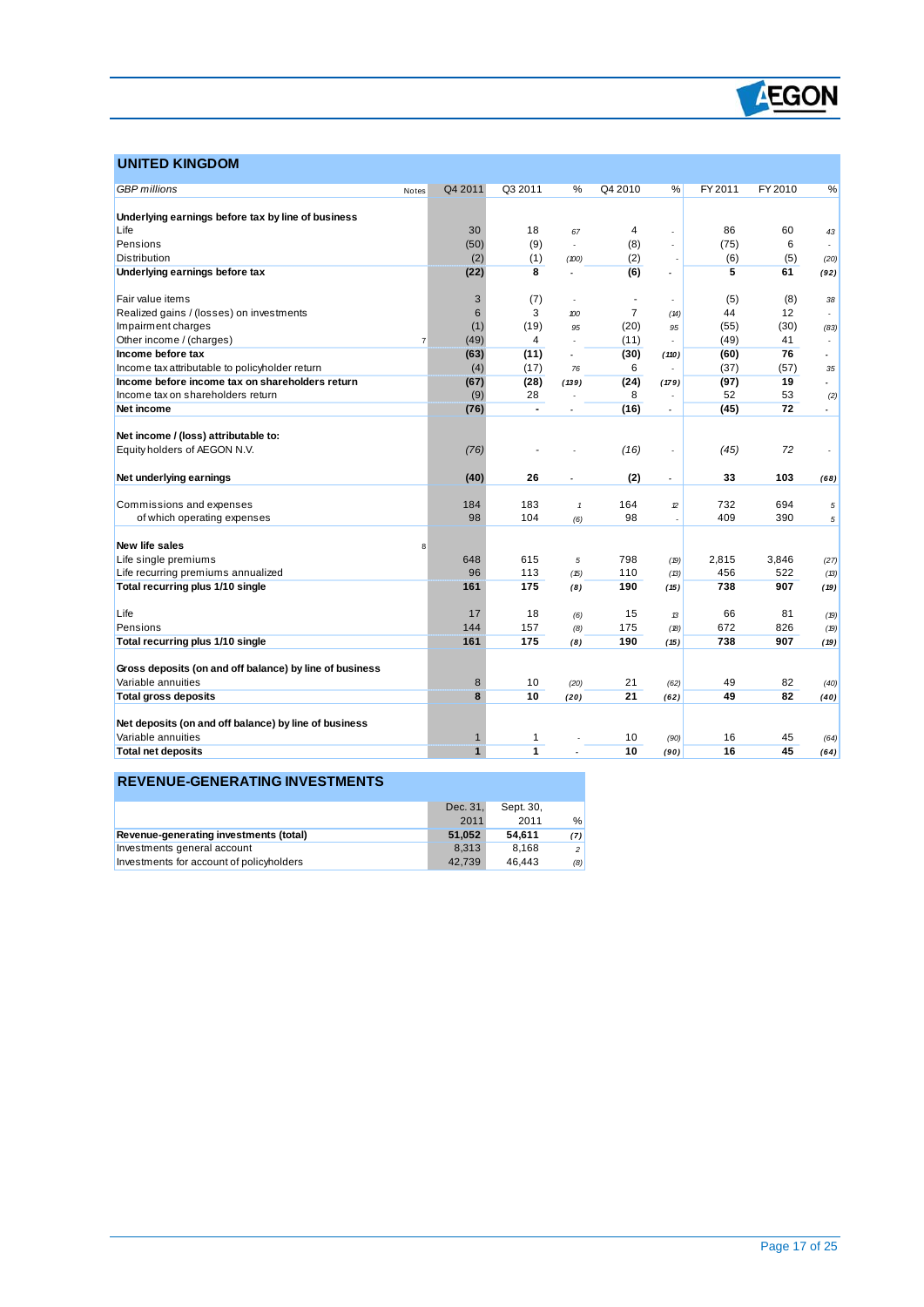

## NEW MARKETS

 $\overline{a}$ 

- o **Underlying earnings before tax declined to EUR 53 million due to unfavorable currency movements**
- o **Net income increased to EUR 16 million**
- o **New life sales amount to EUR 73 million**

#### **Underlying earnings before tax**

In New Markets, AEGON reported underlying earnings before tax of EUR 53 million. The decline is a result of lower underlying earnings from Central & Eastern Europe and Variable Annuities Europe.

- Earnings from **Central & Eastern Europe** declined to EUR 26 million which is mainly the result of unfavorable currency movements. Lower fee income following the pension asset transfer to the Hungarian State and reduced contributions to mandatory pension funds in Poland were offset by improved claim experience.
- Results from AEGON's operations in **Asia** remained level at EUR (11) million as the positive impact from growth of the business and cost reductions have been offset by the inclusion of the expenses related to the Asian regional office. The results for the regional office in Asia have been included since the first quarter of 2011, following the implementation of the new operational structure for the Asian operations.
- Earnings from **Spain & France** amounted to EUR 24 million as result of business growth in Spain and the inclusion of earnings from Caixa Sabadell Vida. Earnings contributions from partner La Mondiale in France decreased compared with the same quarter last year to EUR 5 million.
- Earnings from **Variable Annuities Europe** declined to EUR 1 million which was mainly the result of unfavorable currency movements and additional provisioning.
- Earnings from **AEGON Asset Management** amounted to EUR 13 million for the quarter.

### **Net income**

Net income from AEGON's operations in New Markets increased to EUR 16 million as the comparable quarter of 2010 included charges of EUR 12 million related to restructuring in AEGON Asset Management and charges of EUR 28 million related to legislation changes in the Central & Eastern Europe. In the fourth quarter of 2011, results of fair value items amounted to a loss of EUR 10 million,

driven mainly by hedge ineffectiveness in Variable Annuities Europe. Impairments amounted to EUR 23 million and were mainly driven by increased mortgage impairments in Central & Eastern Europe, following unfavorable currency movements. Following new legislation in Hungary, customers are allowed to repay their mortgages before the end of February 2012 at pre-set foreign exchange rates between the Swiss franc and the Hungarian forint.

#### **Return on capital**

In 2011, the return on average capital, excluding revaluation reserves, invested in AEGON's businesses in New Markets declined to 7.1%, mainly the result of lower net underlying earnings.

#### **Operating expenses**

Operating expenses declined 14% to EUR 144 million in the fourth quarter, as a result of lower operating expenses in AEGON Asset Management and cost saving initiatives in Central & Eastern Europe.

#### **Sales and deposits**

New life sales declined 3% to EUR 73 million.

- In Central & Eastern Europe, new life sales decreased by 4% to EUR 26 million due to unfavorable currency movements. However, at constant currencies, new life sales increased 11%.
- In Asia, new life sales declined to EUR 5 million, mainly as a result of new regulation in China and increased competition.
- New life sales in Spain & France increased 8% to EUR 42 million, mainly as a result of the inclusion of Caixa Sabadell Vida.

New premium production from AEGON's general insurance and accident & health businesses in Central & Eastern Europe decreased to EUR 7 million, as strong household insurance sales in Hungary were offset by lower motor production due to increased price competition.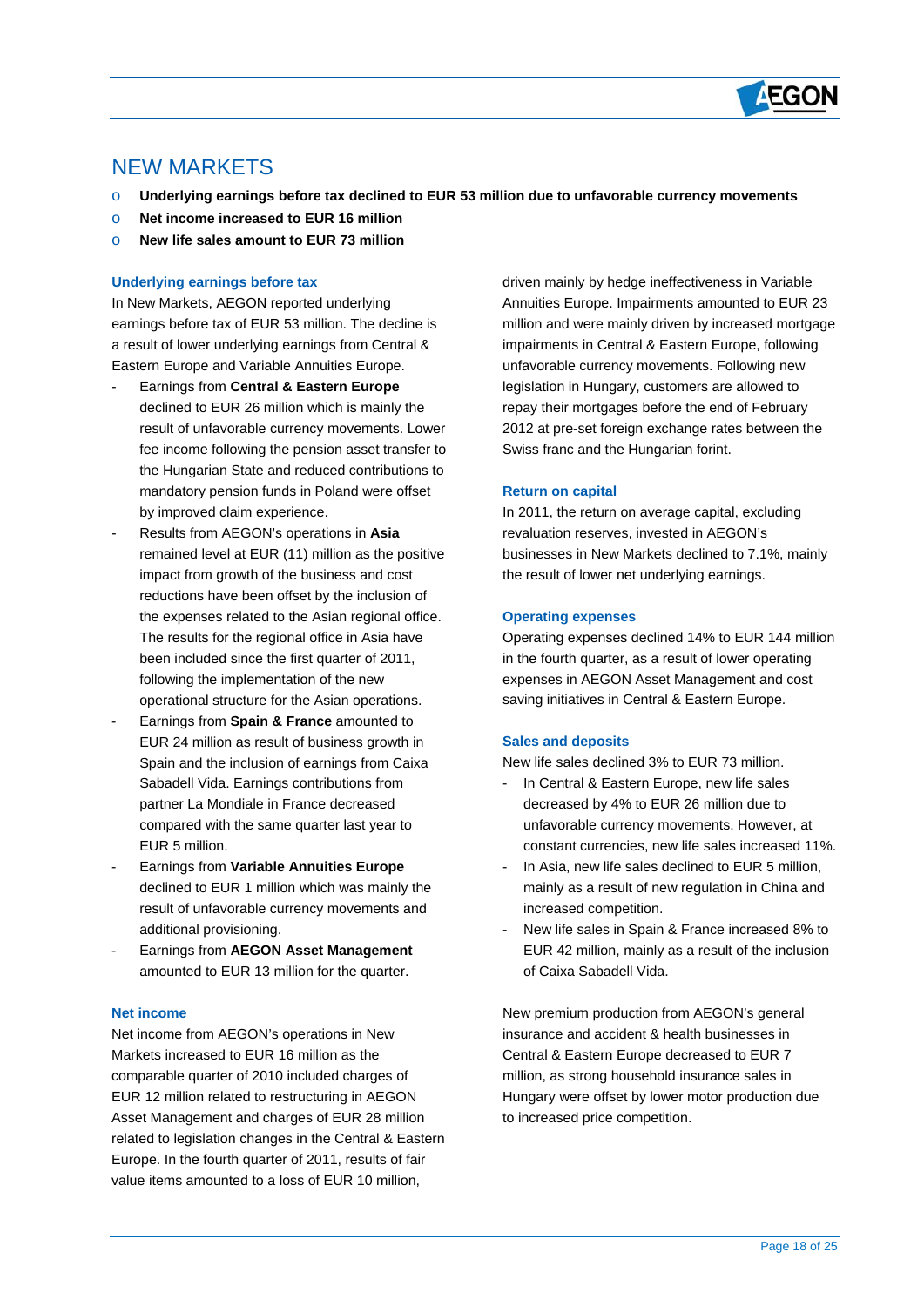

Gross deposits in New Markets amounted to EUR 1.5 billion and remained level with the comparable quarter of 2010. Gross deposits in AEGON Asset Management increased 4% as a result of good performance in the retail segment, which offset the decline in gross deposits in Central & Eastern Europe following pension legislation changes. AEGON Asset Management has entered into a long-term contract with Cinven and will manage the assets of Guardian, following the sale of Guardian. These assets are not included in gross deposits, but are included in revenue generating investments.

 $\overline{a}$ 

#### **Value of new business**

The value of new business in New Markets decreased to EUR 12 million as a result of the combined negative effects of adverse pension legislation in Hungary, lower production in Poland, and margin pressure at Variable Annuities Europe.

#### **Revenue-generating investments**

Revenue-generating investments increased 23% compared with the third quarter of 2011 to EUR 55 billion, mainly driven by the inclusion of the Guardian assets which are managed by AEGON Asset Management following the sale of Guardian earlier in the year.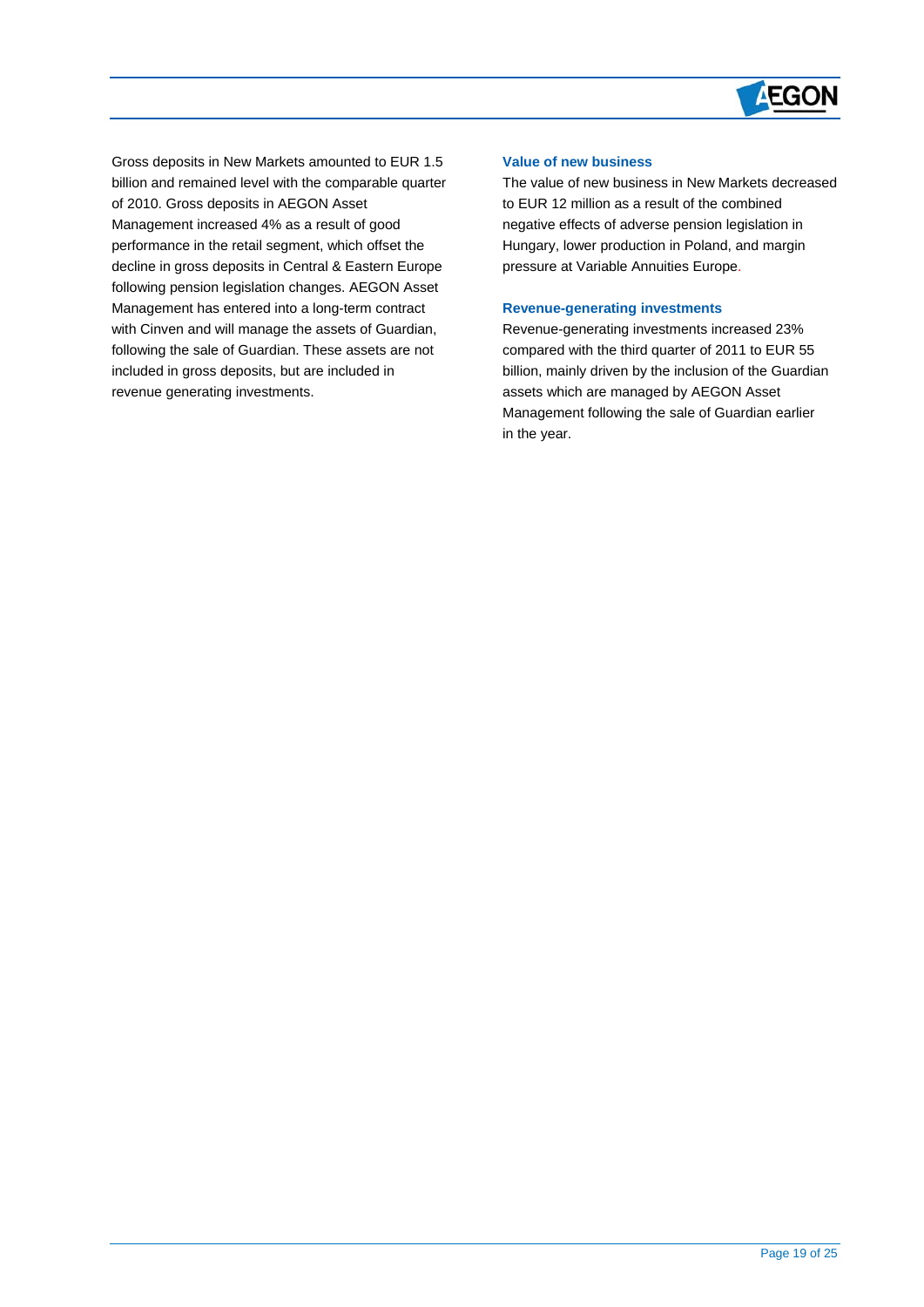

### **NEW MARKETS**

 $\overline{a}$ 

| <b>EUR</b> millions                                  | Notes | Q4 2011        | Q3 2011        | ℅                        | Q4 2010 | %              | FY 2011  | FY 2010      | %                        |
|------------------------------------------------------|-------|----------------|----------------|--------------------------|---------|----------------|----------|--------------|--------------------------|
| Underlying earnings before tax                       |       |                |                |                          |         |                |          |              |                          |
| Central Eastern Europe                               |       | 26             | 15             | 73                       | 29      | (D)            | 96       | 95           | $\mathbf{1}$             |
| Asia                                                 |       | (11)           | (11)           |                          | (12)    | 8              | (41)     | (39)         | (5)                      |
| Spain & France                                       |       | 24             | 21             | 14                       | 24      |                | 88       | 87           | 1                        |
| Variable Annuities Europe                            |       | $\mathbf{1}$   | 3              | (67)                     | 4       | (75)           | 9        | 11           | (18)                     |
| <b>AEGON Asset Management</b>                        |       | 13             | 15             | (13)                     | 14      | (7)            | 60       | 46           | 30                       |
| Underlying earnings before tax                       |       | 53             | 43             | 23                       | 59      | (10)           | 212      | 200          | 6                        |
| Fair value items                                     |       | (10)           | (16)           | 38                       |         |                | (29)     | (10)         | (190)                    |
| Realized gains / (losses) on investments             |       |                |                |                          |         |                | 2        | 13           | (85)                     |
| Impairment charges                                   |       | (23)           | (29)           | 21                       | (11)    | (109)          | (58)     | (22)         | (164)                    |
| Other income / (charges)                             |       | $\mathbf{1}$   | (2)            | ÷                        | (40)    |                | 7        | (56)         |                          |
| Income before tax                                    |       | 21             | (4)            |                          | 8       | 163            | 134      | 125          | $\boldsymbol{7}$         |
| Income tax                                           |       | (5)            | (9)            | 44                       | 1       |                | (50)     | (34)         | (47)                     |
| Net income                                           |       | 16             | (13)           | ٠                        | 9       | 78             | 84       | 91           | (8)                      |
| Net income / (loss) attributable to:                 |       |                |                |                          |         |                |          |              |                          |
| Equity holders of AEGON N.V.                         |       | 14             | (13)           |                          | 9       | 56             | 81       | 90           | (10)                     |
| Non-controlling interests                            |       | $\overline{2}$ |                |                          |         |                | 3        | $\mathbf{1}$ | 200                      |
| Net underlying earnings                              |       | 46             | 26             | 77                       | 49      | (6)            | 157      | 152          | 3                        |
|                                                      |       |                |                |                          |         |                |          |              |                          |
| Commissions and expenses                             |       | 190            | 180            | 6                        | 216     | (2)            | 725      | 735          | (1)                      |
| of which operating expenses                          |       | 144            | 130            | $11\,$                   | 168     | (14)           | 547      | 562          | (3)                      |
| <b>New life sales</b>                                | 12    |                |                |                          |         |                |          |              |                          |
| Life single premiums                                 |       | 176            | 82             | 115                      | 176     |                | 549      | 674          | (19)                     |
| Life recurring premiums annualized                   |       | 55             | 56             | (2)                      | 58      | (5)            | 228      | 208          | 10                       |
| Total recurring plus 1/10 single                     |       | 73             | 64             | 14                       | 75      | (3)            | 283      | 275          | 3                        |
| Life                                                 |       | 70             | 59             | 19                       | 60      | $\sqrt{n}$     | 255      | 229          | 11                       |
| Associates                                           |       | 3              | 5              | (40)                     | 15      | (80)           | 28       | 46           | (39)                     |
| Total recurring plus 1/10 single                     |       | 73             | 64             | 14                       | 75      | (3)            | 283      | 275          | 3                        |
| Central Eastern Europe                               |       | 26             | 27             | (4)                      | 27      | (4)            | 110      | 96           | 15                       |
| Asia                                                 |       | 5              | $\overline{7}$ | (29)                     | 9       | (44)           | 30       | 37           | (19)                     |
| Spain & France                                       |       | 42             | 30             | 40                       | 39      | 8              | 143      | 142          | 1                        |
| Total recurring plus 1/10 single                     |       | 73             | 64             | 14                       | 75      | (3)            | 283      | 275          | 3                        |
| New premium production accident and health insurance |       | 3              | 2              | 50                       | 2       | 50             | 9        | 11           | (18)                     |
| New premium production general insurance             |       | $\overline{7}$ | 6              | $\sqrt{n}$               | 9       | (22)           | 25       | 32           | (22)                     |
|                                                      |       |                |                |                          |         |                |          |              |                          |
| Gross deposits (on and off balance)                  | 12    |                |                |                          |         |                |          |              |                          |
| Central Eastern Europe                               |       | 153            | 160            | (4)                      | 231     | (34)           | 662      | 948          | (30)                     |
| Asia                                                 |       | 32             | 9              |                          | 10      |                | 59       | 53           | $11\,$                   |
| Spain & France                                       |       | 34             | 8              |                          | 23      | 48             | 61       | 89           | (31)                     |
| Variable Annuities Europe                            |       | 118            | 122            | (3)                      | 133     | (11)           | 530      | 663          | (20)                     |
| <b>AEGON Asset Management</b>                        |       | 1,185          | 2,226          | (47)                     | 1,144   | 4              | 5,244    | 7,329        | (28)                     |
| Total gross deposits                                 |       | 1,522          | 2,525          | (40)                     | 1,541   | (1)            | 6,556    | 9,082        | (28)                     |
| Net deposits (on and off balance)                    | 12    |                |                |                          |         |                |          |              |                          |
| Central Eastern Europe                               |       | 144            | 112            | 29                       | 140     | 3              | (1,608)  | 512          | $\overline{\phantom{a}}$ |
| Asia                                                 |       | 29             | 6              | $\overline{a}$           | 8       | ٠              | 50       | 50           | $\overline{\phantom{a}}$ |
| Spain & France                                       |       | (12)           | $\mathbf{1}$   | $\overline{a}$           | 4       | $\overline{a}$ | (65)     | 22           | $\overline{\phantom{a}}$ |
| Variable Annuities Europe                            |       | 38             | 33             | 15                       | 40      | (5)            | 160      | 237          | (32)                     |
| <b>AEGON Asset Management</b>                        |       | (91)           | 1,350          | $\overline{\phantom{a}}$ | 112     |                | (1, 133) | 3,084        | $\overline{\phantom{a}}$ |
| <b>Total net deposits</b>                            |       | 108            | 1,502          | (93)                     | 304     | (64)           | (2,596)  | 3,905        | $\sim$                   |

### **REVENUE-GENERATING INVESTMENTS**

|                                             | Dec. 31. | Sept. 30. |     |
|---------------------------------------------|----------|-----------|-----|
|                                             | 2011     | 2011      | %   |
| Revenue-generating investments (total)      | 54.703   | 44.302    | 23  |
| Investments general account                 | 3.329    | 3.354     | (1) |
| Investments for account of policyholders    | 6.415    | 6.129     | -5  |
| Off balance sheet investments third parties | 44.959   | 34.819    | 29  |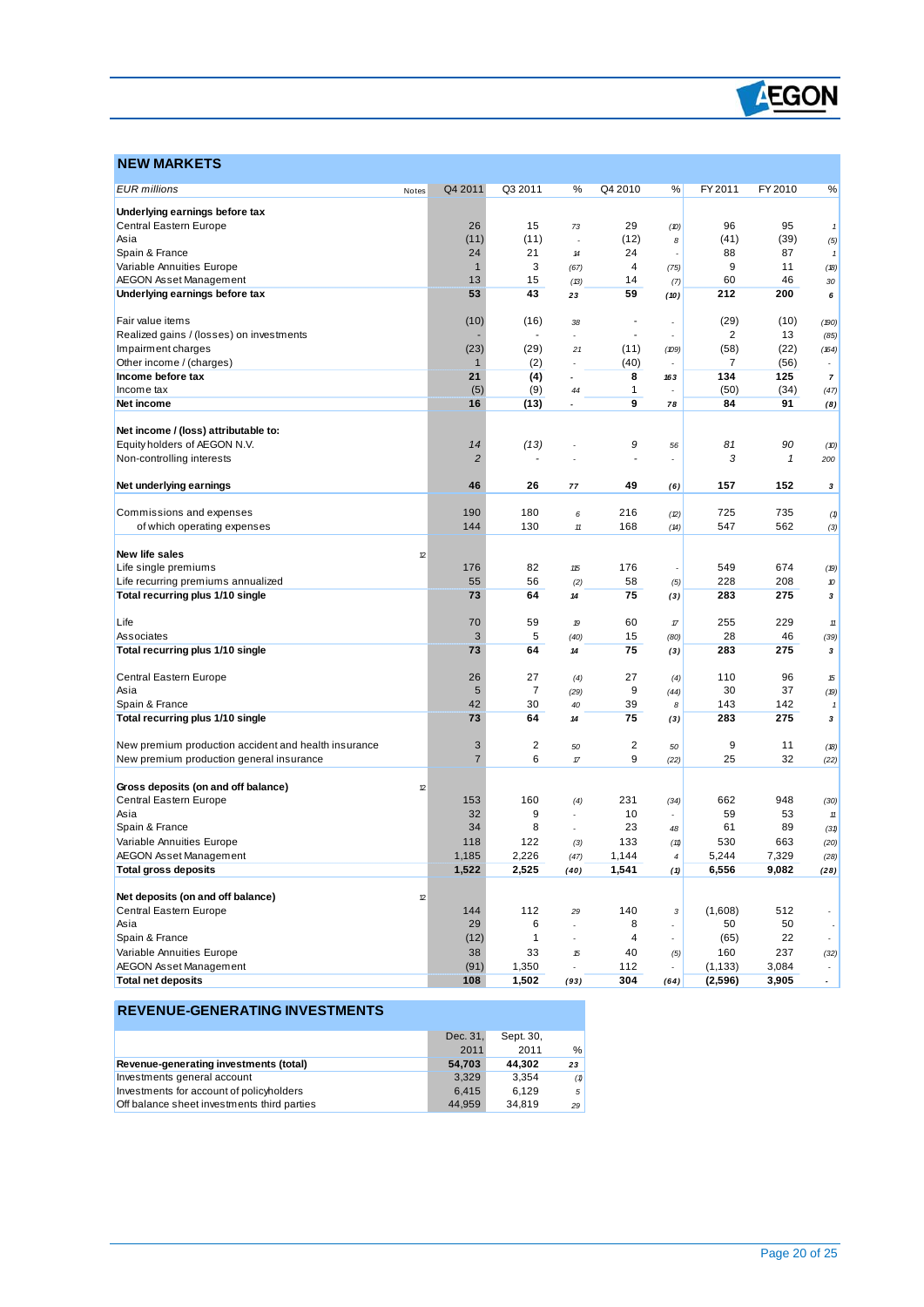

| FINANCIAL OVERVIEW, 2011 FULL YEAR GEOGRAPHICALLY  |          | C)          |                          |                |                          |       |
|----------------------------------------------------|----------|-------------|--------------------------|----------------|--------------------------|-------|
|                                                    |          |             |                          |                | Holding,                 |       |
|                                                    |          |             |                          |                | other                    |       |
|                                                    |          | The         | <b>United</b>            | <b>New</b>     | activities &             |       |
| <b>EUR millions</b>                                | Americas | Netherlands | Kingdom                  | <b>Markets</b> | eliminations             | Total |
| Underlying earnings before tax by line of business |          |             |                          |                |                          |       |
| Life                                               | 591      | 185         | 99                       | 70             | $\overline{\phantom{a}}$ | 945   |
| Individual savings and retirement products         | 485      |             |                          | (11)           |                          | 474   |
| Pensions                                           | 234      | 98          | (86)                     | 8              |                          | 254   |
| Non-life                                           |          | 6           |                          | 45             |                          | 51    |
| Distribution                                       |          | 8           | (8)                      |                |                          |       |
| Asset Management                                   |          |             |                          | 60             |                          | 60    |
| Other                                              |          |             |                          |                | (303)                    | (303) |
| Associates                                         |          | 1           | $\overline{\phantom{a}}$ | 40             |                          | 41    |
| Underlying earnings before tax                     | 1,310    | 298         | 5                        | 212            | (303)                    | 1,522 |
|                                                    |          |             |                          |                |                          |       |
| Fair value items                                   | (478)    | 156         | (6)                      | (29)           | (59)                     | (416) |
| Realized gains / (losses) on investments           | 124      | 269         | 51                       | $\overline{2}$ |                          | 446   |
| Impairment charges                                 | (253)    | (15)        | (62)                     | (58)           |                          | (388) |
| Other income / (charges)                           | (35)     | (164)       | (57)                     | 7              | (18)                     | (267) |
| Run-off businesses                                 | 28       |             |                          |                |                          | 28    |
| Income before tax                                  | 696      | 544         | (69)                     | 134            | (380)                    | 925   |
| Income tax                                         | (26)     | (125)       | 17                       | (50)           | 131                      | (53)  |
| Net income                                         | 670      | 419         | (52)                     | 84             | (249)                    | 872   |
|                                                    |          |             |                          |                |                          |       |
| Net underlying earnings                            | 984      | 238         | 38                       | 157            | (184)                    | 1,233 |

 $\overline{a}$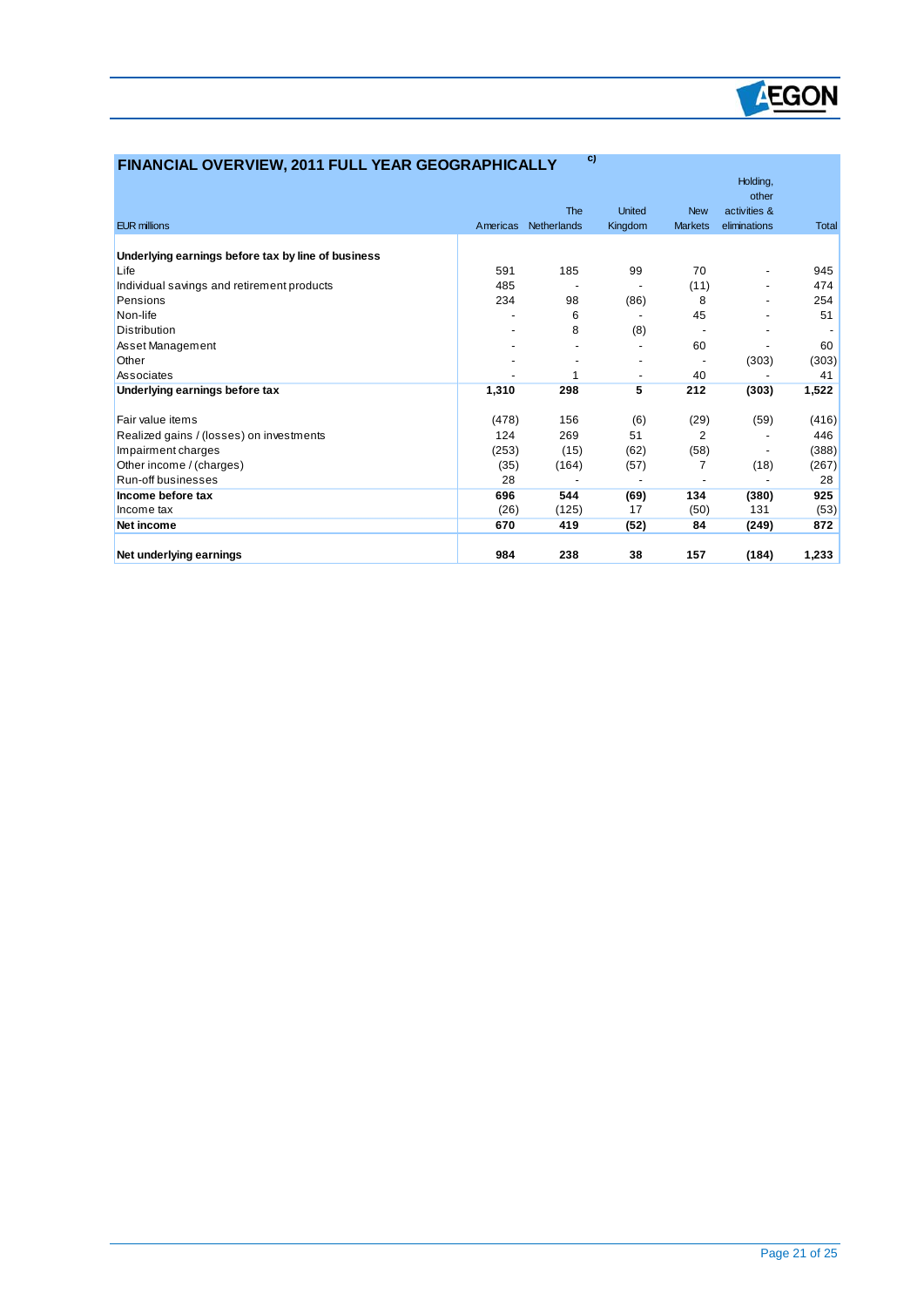

# APPENDIX II

 $\overline{a}$ 

|                                | <b>VNB</b> | <b>VNB</b> |      | <b>VNB</b> |      | <b>VNB</b> | <b>VNB</b> |      |
|--------------------------------|------------|------------|------|------------|------|------------|------------|------|
| <b>EUR millions, after tax</b> | Q4 2011    | Q3 2011    | %    | Q4 2010    | %    | FY 2011    | FY 2010    | %    |
|                                |            |            |      |            |      |            |            |      |
| Americas                       |            | 24         | (83) | 53         | (92) | 142        | 189        | (25) |
| The Netherlands                | 28         | 14         | 100  | 42         | (33) | 86         | 144        | (40) |
| United Kingdom                 | 8          | 3          | 167  | 9          | (11) | 31         | 65         | (52) |
| <b>New Markets</b>             | 12         | 16         | (25) | 25         | (52) | 72         | 116        | (38) |
| Total                          | 53         | 58         | (9)  | 129        | (59) | 332        | 514        | (35) |

|                         | IRR %   | IRR%    | IRR%    |
|-------------------------|---------|---------|---------|
| EUR millions, after tax | Q4 2011 | Q3 2011 | Q4 2010 |
|                         |         |         |         |
| Americas                | 8.6     | 10.6    | 13.9    |
| The Netherlands         | 11.1    | 18.1    | 10.9    |
| <b>United Kingdom</b>   | 10.4    | 9.0     | 10.1    |
| New Markets             | 28.0    | 30.8    | 36.3    |
| Total                   | 17.7    | 19.1    | 16.8    |

### **MODELED NEW BUSINESS, APE AND DEPOSITS**

|                              | <b>Premium business</b> |         |                            |         |      | <b>Premium business</b> |            |                |
|------------------------------|-------------------------|---------|----------------------------|---------|------|-------------------------|------------|----------------|
|                              |                         |         | <b>APE</b>                 |         |      |                         | <b>APE</b> |                |
| Notes<br><b>EUR</b> millions | Q4 2011                 | Q3 2011 | %                          | Q4 2010 | %    | FY 2011                 | FY 2010    | %              |
| 9                            |                         |         |                            |         |      |                         |            |                |
| Americas                     | 280                     | 242     | 16                         | 265     | 6    | .001                    | 966        | $\overline{4}$ |
| The Netherlands              | 174                     | 34      |                            | 188     | (7)  | 328                     | 377        | (13)           |
| United Kingdom               | 187                     | 200     | (6)                        | 225     | (17) | 852                     | 1,047      | (19)           |
| <b>New Markets</b>           | 88                      | 77      | $\boldsymbol{\mathcal{H}}$ | 99      | (11) | 348                     | 356        | (2)            |
| Total                        | 729                     | 554     | 32                         | 776     | (6)  | 2,529                   | 2.746      | (8)            |

|                                     |         |         | <b>Deposit business</b><br><b>Deposits</b> |         |      |         | <b>Deposit business</b><br><b>Deposits</b> |      |
|-------------------------------------|---------|---------|--------------------------------------------|---------|------|---------|--------------------------------------------|------|
| <b>Notes</b><br><b>EUR</b> millions | Q4 2011 | Q3 2011 | %                                          | Q4 2010 | %    | FY 2011 | FY 2010                                    | %    |
| 9                                   |         |         |                                            |         |      |         |                                            |      |
| Americas                            | 3.710   | 6,566   | (43)                                       | 3,483   | ٠    | 19.135  | 15.864                                     | 21   |
| <b>United Kingdom</b>               | 10      | 11      | (9)                                        | 24      | (58) | 56      | 91                                         | (38) |
| <b>New Markets</b>                  | 253     | 188     | 35                                         | 219     | 16   | 915     | 1,060                                      | (14) |
| Total                               | 3,973   | 6,765   | (41)                                       | 3,726   | ۰,   | 20,106  | 17,016                                     | 18   |

| <b>VNB/PVNBP SUMMARY</b>     |            |                         |               |            |            |                         |              |            |
|------------------------------|------------|-------------------------|---------------|------------|------------|-------------------------|--------------|------------|
|                              |            | <b>Premium business</b> |               |            |            | <b>Premium business</b> |              |            |
|                              | <b>VNB</b> | <b>PVNBP</b>            | $W$ B/        | VNB/       | <b>VNB</b> | <b>PVNBP</b>            | VNB/         | VNB/       |
|                              |            |                         | <b>PVNBP</b>  | <b>APE</b> |            |                         | <b>PVNBP</b> | <b>APE</b> |
| <b>Notes</b><br>EUR millions | Q4 2011    |                         | $\frac{9}{6}$ | %          | FY 2011    |                         | %            | %          |
| 10                           |            |                         |               |            |            |                         |              |            |
| Americas                     | 24         | 857                     | 2.8           | 8.6        | 95         | 3.149                   | 3.0          | 9.4        |
| The Netherlands              | 28         | 1.271                   | 2.2           | 16.2       | 86         | 2,543                   | 3.4          | 26.3       |
| United Kingdom               | 8          | 1,132                   | 0.7           | 4.1        | 31         | 5.128                   | 0.6          | 3.7        |
| <b>New Markets</b>           | 17         | 673                     | 2.6           | 19.6       | 77         | 2.554                   | 3.0          | 22.0       |
| Total                        | 77         | 3.933                   | 2.0           | 10.6       | 289        | 13,375                  | 2.2          | 11.4       |

|                     |              | <b>Deposit business</b> |              |                        |                         | <b>Deposit business</b> |              |                      |                         |
|---------------------|--------------|-------------------------|--------------|------------------------|-------------------------|-------------------------|--------------|----------------------|-------------------------|
|                     |              | <b>VNB</b>              | <b>PVNBP</b> | $W$ B/<br><b>PVNBP</b> | VNB/<br><b>Deposits</b> | <b>VNB</b>              | <b>PVNBP</b> | VNB/<br><b>PVNBP</b> | VNB/<br><b>Deposits</b> |
| <b>EUR</b> millions | <b>Notes</b> | Q4 2011                 |              | $\frac{9}{6}$          | %                       | FY 2011                 |              | $\%$                 | %                       |
|                     | 10           |                         |              |                        |                         |                         |              |                      |                         |
| Americas            |              | (20)                    | 4.581        | (0.4)                  | (0.5)                   | 47                      | 24.478       | 0.2                  | 0.2                     |
| United Kingdom      |              | $\mathbf{0}$            | 10           | 0.5                    | 0.5                     | $\Omega$                | 56           | 0.5                  | 0.5                     |
| <b>New Markets</b>  |              | (5)                     | 351          | (1.4)                  | (1.9)                   | (5)                     | 1,260        | (0.4)                | (0.5)                   |
| Total               |              | (25)                    | 4,942        | (0.5)                  | (0.6)                   | 43                      | 25,795       | 0.2                  | 0.2                     |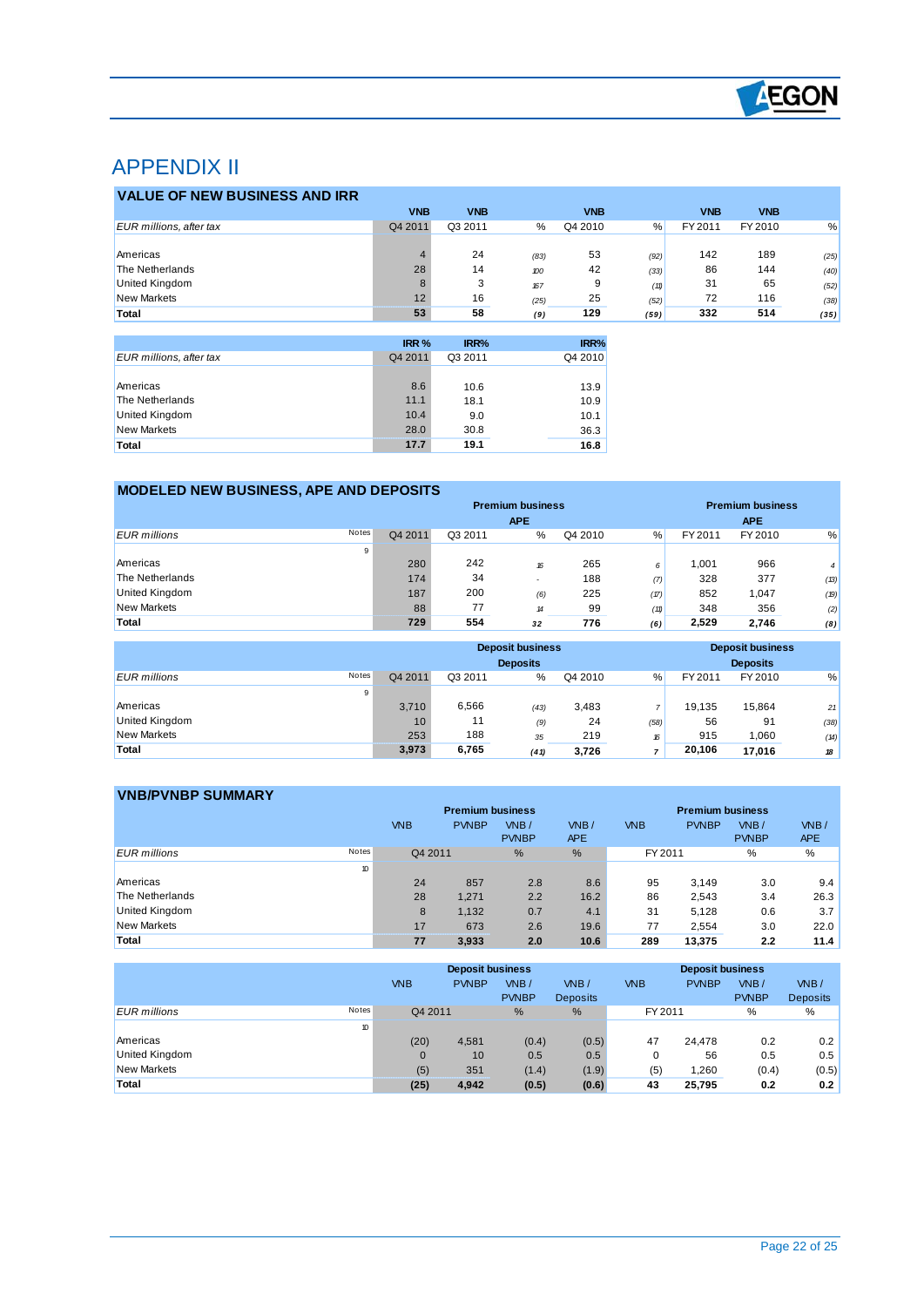

#### **Notes:**

 $\overline{a}$ 

1) For segment reporting purposes underlying earnings before tax, net underlying earnings, commissions and expenses, operating expenses, income tax including associated companies, income before tax including associated companies and value of new business (VNB) are calculated by consolidating on a proportionate basis the revenues and expenses of certain of our associated companies in Spain, India, Brazil and Mexico. We believe that our non-IFRS measures provide meaningful information about the underlying operating results of our business including insight into the financial measures that our senior management uses in managing our business. Among other things our senior management is compensated based in part on AEGON's results against targets using the non-IFRS measures presented here. While other insurers in our peer group present substantially similar non-IFRS measures, the non-IFRS measures presented in this document may nevertheless differ from the non-IFRS measures presented by other insurers. There is no standardized meaning to these measures under IFRS or any other recognized set of accounting standards and readers are cautioned to consider carefully the different ways in which we and our peers present similar information before comparing them.

AEGON believes the non-IFRS measures shown herein, when read together with our reported IFRS financial statements, provide meaningful supplemental information for the investing public to evaluate AEGON's business after eliminating the impact of current IFRS accounting policies for financial instruments and insurance contracts, which embed a number of accounting policy alternatives that companies may select in presenting their results (i.e. companies can use different local GAAPs) and that can make the comparability from period to period difficult.

For a definition of underlying earnings and the reconciliation from underlying earnings before tax to income before tax we refer to Note 3 "Segment information" of our Condensed consolidated interim financial statements.

- $^{2)}$  Net income refers to net income attributable to equity holders of AEGON N.V. and minority interest.
- $3$  Sales is defined as new recurring premiums plus 1/10 of single premiums plus 1/10 of gross deposits plus new premium production accident and health plus new premium production general insurance.
- 4) The present value of future distributable earnings on the block of business sold in the reporting period. Value of new business is calculated using beginning of year economic assumptions and assumptions outside of management control, and beginning of quarter operating assumptions.
- $^\mathrm{5)}$  Return on equity is calculated by dividing the net underlying earnings after cost of leverage by the average shareholders' equity excluding the preferred shares and the revaluation reserve.
- $6$  Capital securities that are denominated in foreign currencies are, for purposes of calculating the capital base ratio, revalued to the period-end exchange rate. All ratios exclude AEGON's revaluation reserve.
- $^{7)}$  Included in other income/(charges) are charges made to policyholders with respect to income tax in the United Kingdom.
- 8) Includes production on investment contracts without a discretionary participation feature of which the proceeds are not recognized as revenues but are directly added to our investment contract liabilities.
- $9$  APE = recurring premium + 1/10 single premium.
- 10) PVNBP: Present Value New Business Premium.
- <sup>11)</sup> Reconciliation of operating expenses, used for segment reporting, to our IFRS based operating expenses.  $Q4.2044$   $T1.204$

|                                          | $U + 2U + 1$ | <b>FIZULI</b> |
|------------------------------------------|--------------|---------------|
|                                          |              |               |
| Employee expenses                        | 502          | 2.069         |
| Administrative expenses                  | 355          | 1.315         |
| Operating expenses for IFRS reporting    | 857          | 3.384         |
| Operating expenses related to associates | 15           | 58            |
| Operating expenses in earnings release   | 872          | 3.442         |
|                                          |              |               |

<sup>12)</sup> New life sales, gross deposits and net deposits data include results of our associated companies in Spain, India, Brazil and Mexico which are consolidated on a proportionate basis.

- <sup>13)</sup> Operational free cash flow reflect the sum of the return on free surplus, earnings on in-force business, release of required surplus on in-force business reduced by new business first year strain and required surplus on new business. Refer to our Embedded Value 2010 report for further details.
- a) The calculation of the IGD (Insurance Group Directive) capital surplus and ratio are based on Solvency I capital requirements on IFRS for entities within the EU (Pillar 1 for AEGON UK), and local regulatory solvency measurements for non-EU entities. Specifically, required capital for the life insurance companies in the US is calculated as two times the upper end of the Company Action Level range (200%) as applied by the National Association of Insurance Commissioners in the US. The calculation of the IGD ratio excludes the available and required capital of the UK With-Profit funds. In the UK solvency surplus calculation the local regulator only allows the available capital number of the With-Profit funds included in overall local available capital to be equal to the amount of With-Profit funds' required capital.
- b) The results in this release are unaudited.
- <sup>c)</sup> The comparative 2010 earnings and sales information has been revised to reflect the transfer of the Life Reinsurance and BOLI/COLI businesses to the Run-off businesses line to make the information consistent with the current period figures.

#### **Currencies**

Income statement items: average rate 1 EUR = USD 1.3909 (2010: USD 1.3210). Income statement items: average rate 1 EUR = GBP 0.8667 (2010: GBP 0.8544). Balance sheet items: closing rate 1 EUR = USD 1.2982 (2010: USD 1.3362). Balance sheet items: closing rate 1 EUR = GBP 0.8353 (2010: GBP 0.8608).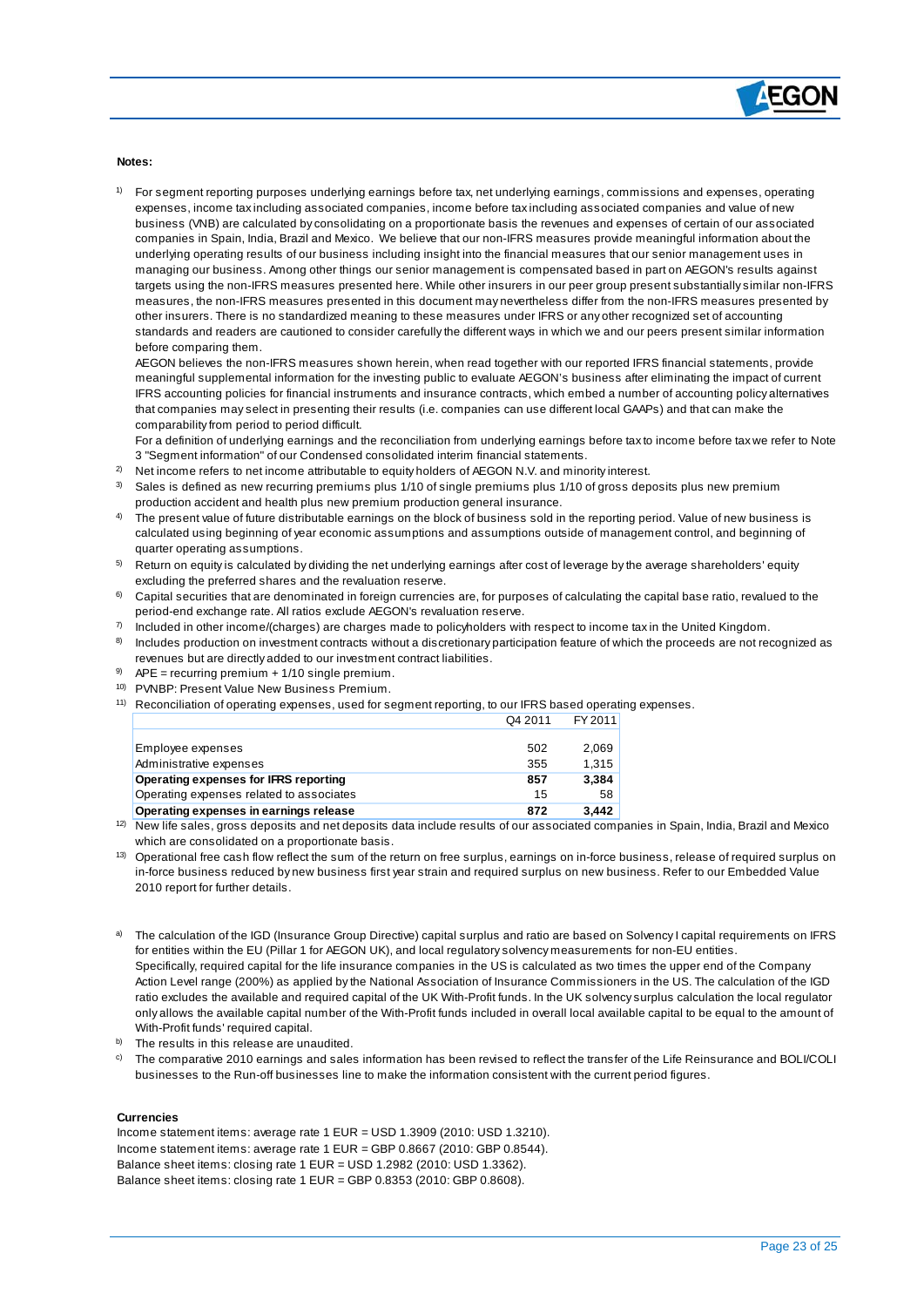# **AEGON**

## ADDITIONAL INFORMATION

### **The Hague, February 17, 2012**

#### **Media conference call**

7:45 a.m. CET: Audio webcast on [www.aegon.com](http://www.aegon.com/)

# **Analyst & investor conference call**

9:00 a.m. CET: Audio webcast on [www.aegon.com](http://www.aegon.com/)

### **Call-in numbers**

United States: +1 480 629 9673 United Kingdom: +44 207 153 2027 The Netherlands: +31 45 631 6902

#### **Replay**

 $\overline{a}$ 

Two hours after the conference call, a replay will be available on [www.aegon.com](http://www.aegon.com/) and on the following phone numbers: United Kingdom: +44 207 154 2833, access code: 4502160# United States: +1 303 590 3030, access code: 4502160#

#### **Supplements**

AEGON's Q4 2011 Financial Supplement and Condensed Consolidated Interim Financial Statements are available on [www.aegon.com](http://www.aegon.com/).

| <b>About AEGON</b><br>As an international life insurance, pension and asset management company based in<br>The Hague, AEGON has businesses in over twenty markets in the Americas,<br>Europe and Asia. AEGON companies employ over 25,000 people and have some<br>40 million customers across the globe. | <b>Contact information</b><br><b>Media relations:</b><br><b>Greg Tucker</b><br>+31(0)70 344 8956<br>gcc-ir@aegon.com |                |                                                   |
|----------------------------------------------------------------------------------------------------------------------------------------------------------------------------------------------------------------------------------------------------------------------------------------------------------|----------------------------------------------------------------------------------------------------------------------|----------------|---------------------------------------------------|
| <b>Key figures - EUR</b>                                                                                                                                                                                                                                                                                 | Full year 2011                                                                                                       | Full year 2010 |                                                   |
| Underlying earnings before tax                                                                                                                                                                                                                                                                           | 1.5 billion                                                                                                          | 1.8 billion    | <b>Investor relations:</b><br>Willem van den Berg |
| New life sales                                                                                                                                                                                                                                                                                           | 1.8 billion                                                                                                          |                | 2.1 billion +31 (0)70 344 8305                    |
| Gross deposits                                                                                                                                                                                                                                                                                           | 32 billion                                                                                                           | 33 billion     | 877 548 9668 - toll free USA only<br>ir@aegon.com |
| Revenue-generating investments<br>(end of period)                                                                                                                                                                                                                                                        | 424 billion                                                                                                          | 413 billion    | www.aegon.com                                     |